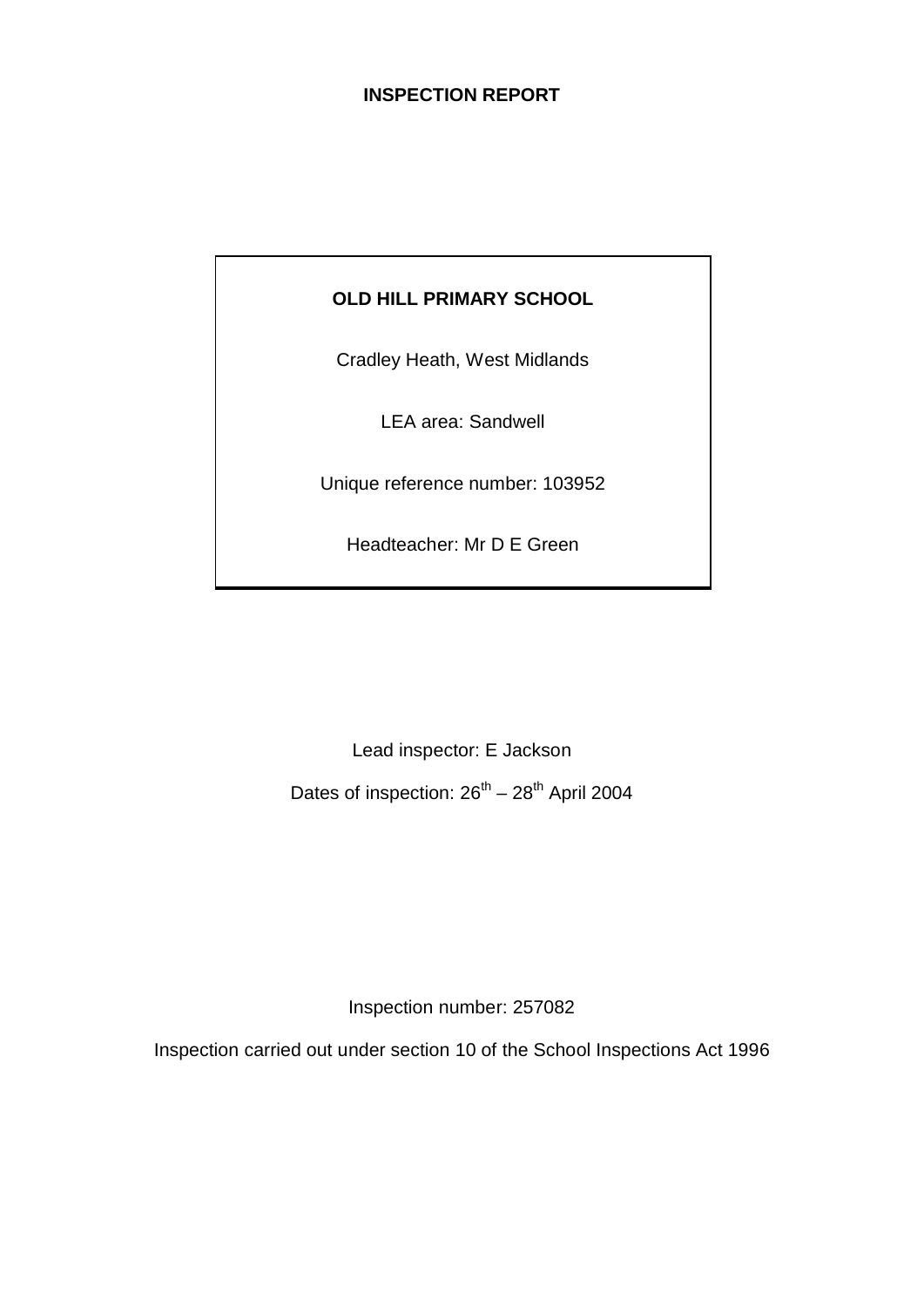### © Crown copyright 2004

This report may be reproduced in whole or in part for non-commercial educational purposes, provided that all extracts quoted are reproduced verbatim without adaptation and on condition that the source and date thereof are stated.

Further copies of this report are obtainable from the school. Under the School Inspections Act 1996, the school must provide a copy of this report and/or its summary free of charge to certain categories of people. A charge not exceeding the full cost of reproduction may be made for any other copies supplied.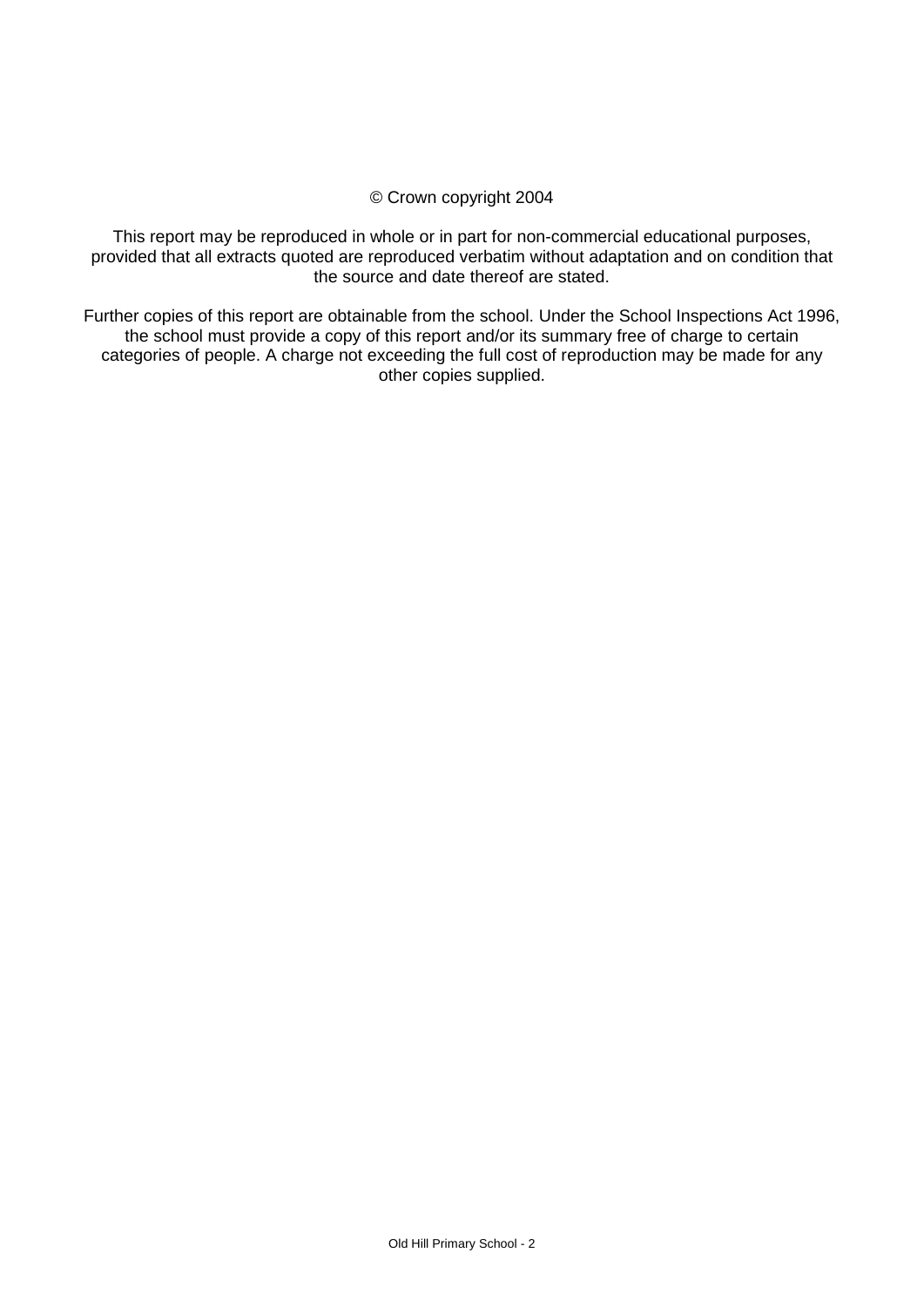# **INFORMATION ABOUT THE SCHOOL**

| Type of school:              | Primary                               |
|------------------------------|---------------------------------------|
| School category:             | Community                             |
| Age range of pupils:         | $3 - 11$                              |
| Gender of pupils:            | Mixed                                 |
| Number on roll:              | 186                                   |
| School address:              | Lawrence Lane<br><b>Cradley Heath</b> |
| Postcode:                    | West Midlands<br><b>B64 6DR</b>       |
| Telephone number:            | 01384 569213                          |
| Fax number:                  | 01384 413216                          |
| Appropriate authority:       | Governing Body                        |
| Name of chair of governors:  | Ms Pauline Riley                      |
| Date of previous inspection: | 22 <sup>nd</sup> June 1998            |

# **CHARACTERISTICS OF THE SCHOOL**

Old Hill Primary School is smaller than most primary schools with 19 boys and 17 girls part-time in the nursery and 88 boys and 80 girls full-time in Years 1 to 6. Numbers in the school have fallen in recent years due to housing demolition locally. Currently, the proportion of pupils eligible for free school meals is well above average. The number of pupils with special educational needs is above average. The special needs are mainly moderate learning difficulties, or behavioural, emotional or social needs. The proportion of pupils from minority ethnic groups is below average, and a very small number learn English as an additional language. The number of pupils who leave or join the school at other than normal admission times is well above average. The socio-economic circumstances of the area served by the school are very unfavourable. The attainment of most pupils at entry to the school is well below average, and many have low speaking and listening skills. The school achieved an award for its pupils' improved achievement in 2003, and is working towards Investors in People status. The school works closely with two other local primary schools, and is used extensively by local community groups in the evening. It also uses Neighbourhood Renewal Funding for an after-school study club to develop speaking and listening skills.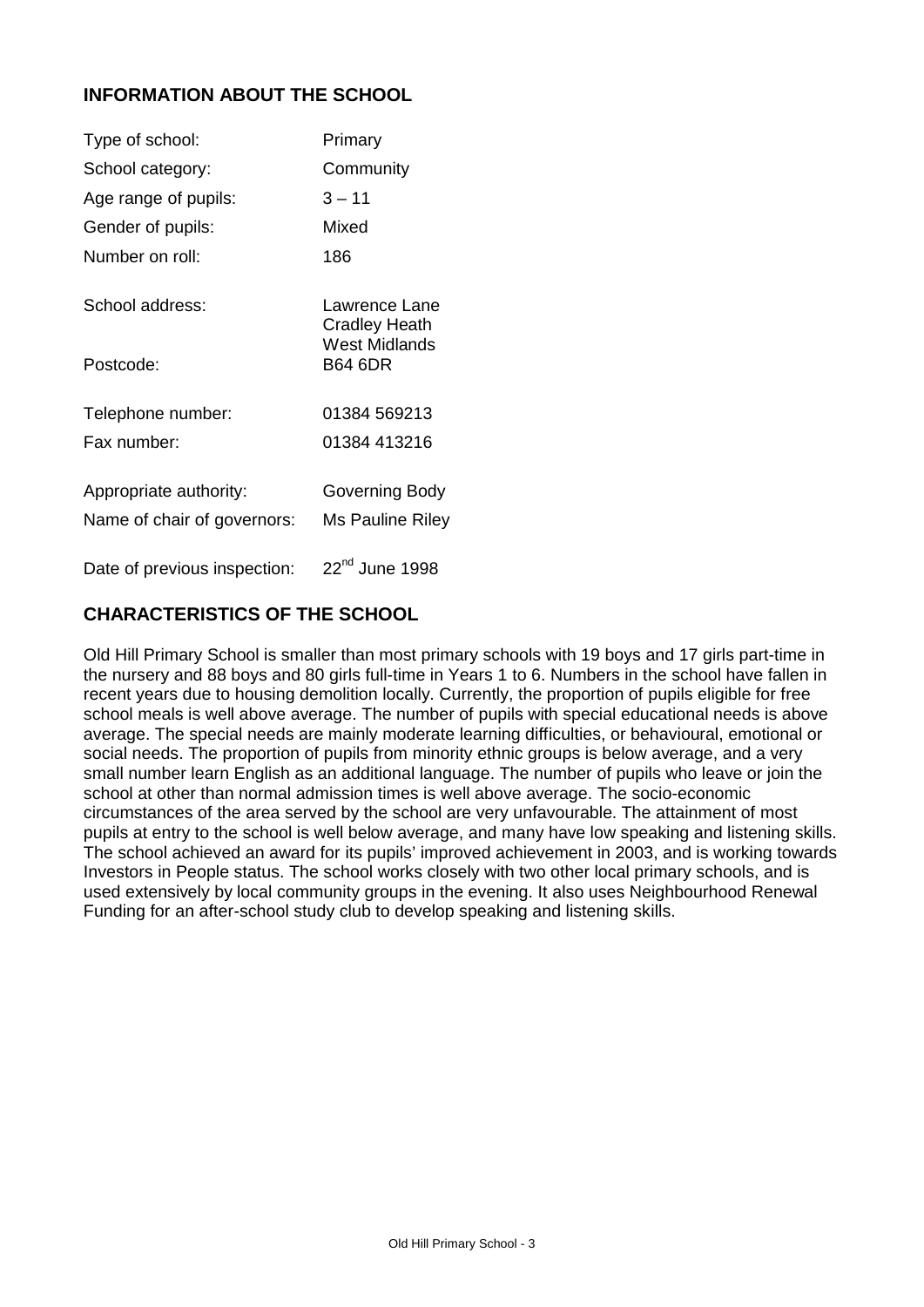# **INFORMATION ABOUT THE INSPECTION TEAM**

| Members of the inspection team |           |                | <b>Subject responsibilities</b>          |
|--------------------------------|-----------|----------------|------------------------------------------|
| 3108                           | E Jackson | Lead inspector | English as an additional language        |
|                                |           |                | <b>Mathematics</b>                       |
|                                |           |                | Music                                    |
|                                |           |                | Physical education                       |
| 19650                          | S Thomas  | Lay inspector  |                                          |
| 30745                          | P Thorpe  | Team inspector | <b>Foundation Stage</b>                  |
|                                |           |                | Science                                  |
|                                |           |                | History                                  |
|                                |           |                | Geography                                |
|                                |           |                | Religious education                      |
| 33236                          | K Dodd    | Team inspector | Special educational needs                |
|                                |           |                | English                                  |
|                                |           |                | Information and communication technology |
|                                |           |                | Art and design                           |
|                                |           |                | Design and technology                    |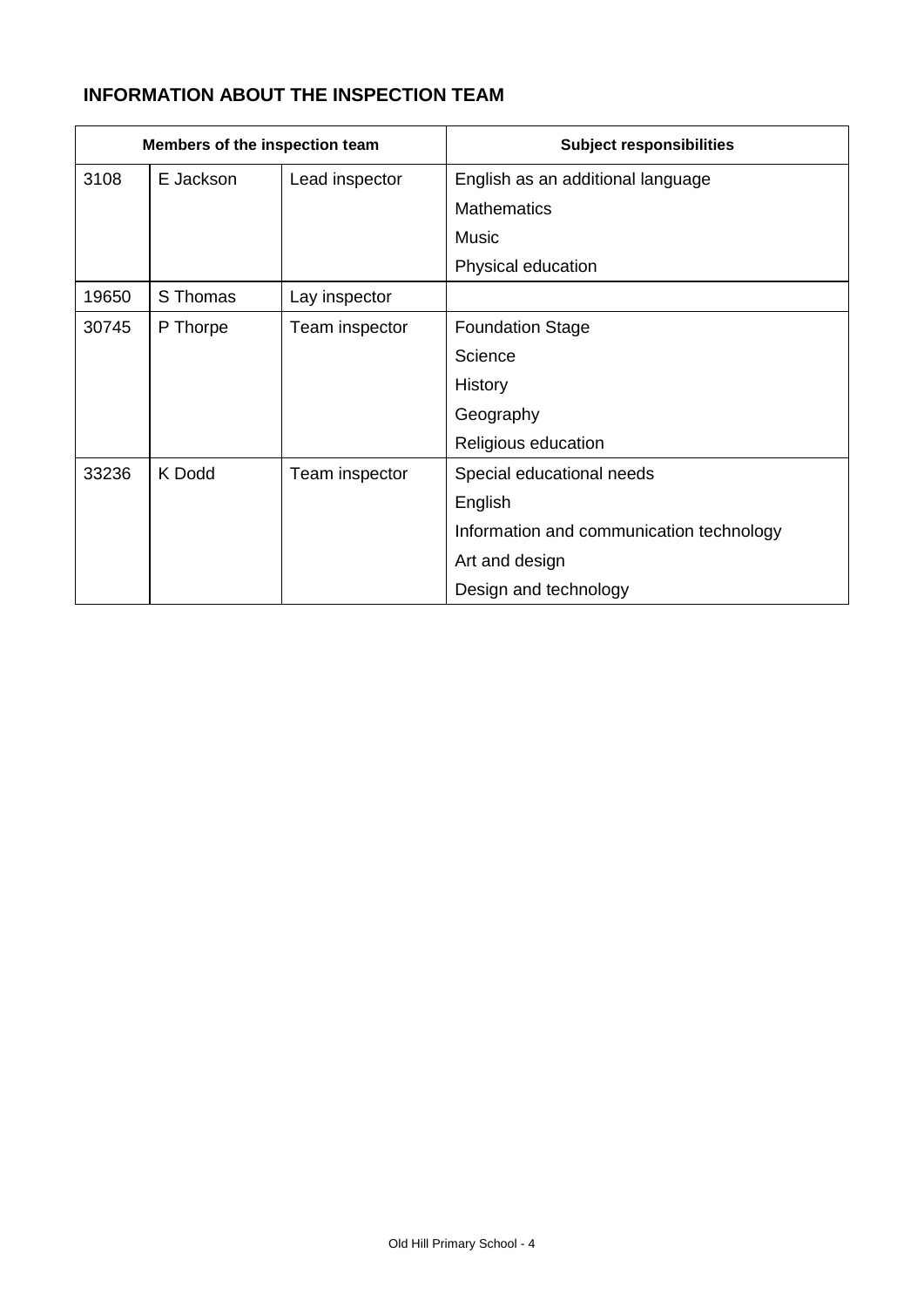The inspection contractor was:

peakschoolhaus

BPS Business Centre Brake Lane Boughton **Newark** Nottinghamshire NG22 9HQ

Any concerns or complaints about the inspection or the report should be made initially to the inspection contractor. The procedures are set out in the leaflet *'Complaining about Ofsted Inspections'*, which is available from Ofsted Publications Centre (telephone 07002 637833) or Ofsted's website (www.ofsted.gov.uk).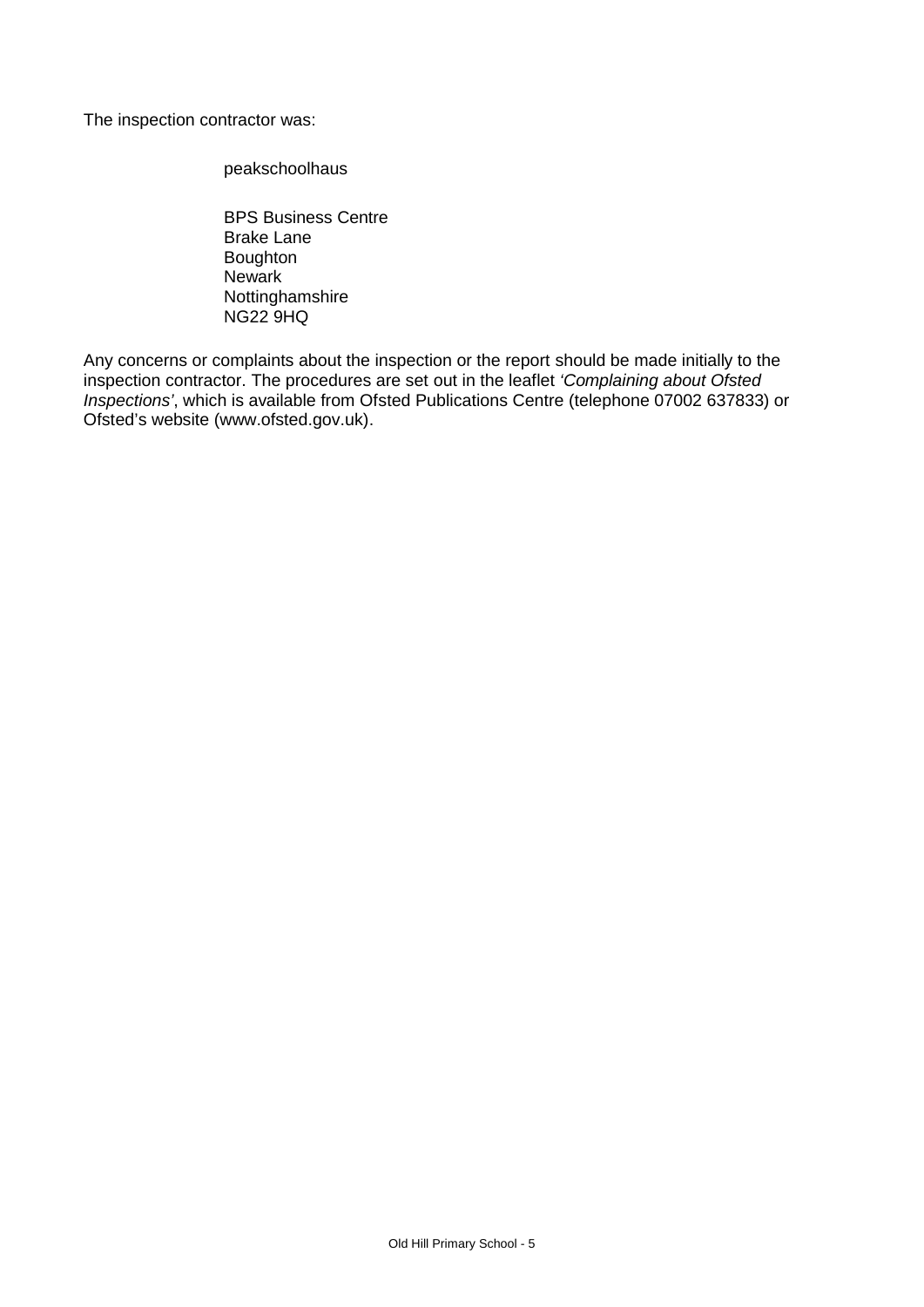# **REPORT CONTENTS**

|                                                                                                                                    | Page |
|------------------------------------------------------------------------------------------------------------------------------------|------|
| <b>PART A: SUMMARY OF THE REPORT</b>                                                                                               | 7    |
| <b>PART B: COMMENTARY ON THE MAIN INSPECTION FINDINGS</b>                                                                          |      |
| <b>STANDARDS ACHIEVED BY PUPILS</b>                                                                                                | 9    |
| Standards achieved in areas of learning and subjects                                                                               |      |
| Pupils' attitudes, values and other personal qualities                                                                             |      |
| <b>QUALITY OF EDUCATION PROVIDED BY THE SCHOOL</b>                                                                                 | 13   |
| Teaching and learning<br>The curriculum<br>Care, guidance and support<br>Partnership with parents, other schools and the community |      |
| <b>LEADERSHIP AND MANAGEMENT</b>                                                                                                   | 17   |
| <b>PART C: THE QUALITY OF EDUCATION IN AREAS OF LEARNING AND</b><br><b>SUBJECTS</b>                                                | 19   |
| AREAS OF LEARNING IN THE FOUNDATION STAGE                                                                                          |      |
| <b>SUBJECTS IN KEY STAGES 1 AND 2</b>                                                                                              |      |
| <b>PART D: SUMMARY OF THE MAIN INSPECTION JUDGEMENTS</b>                                                                           | 32   |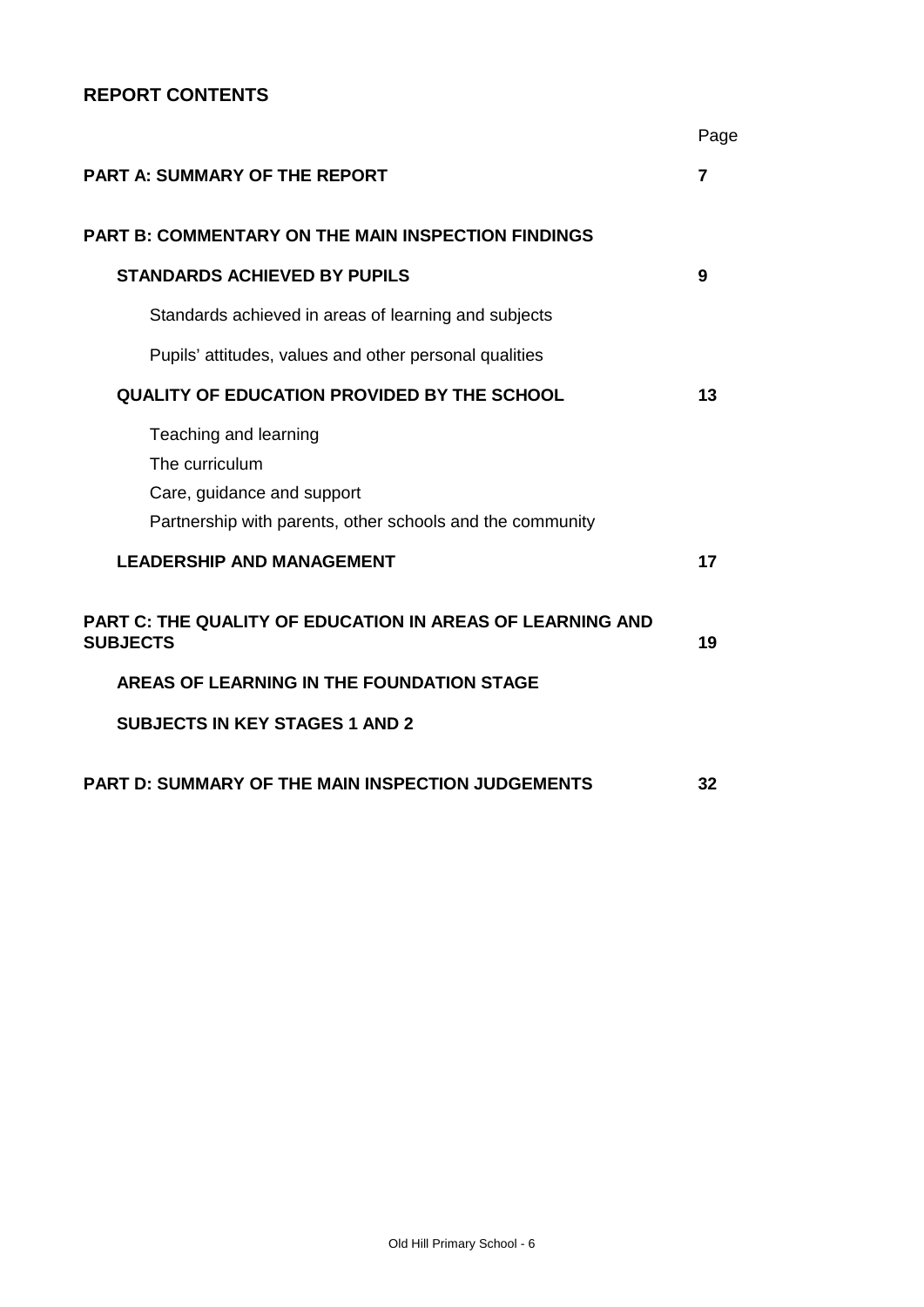# **PART A: SUMMARY OF THE REPORT**

# **OVERALL EVALUATION**

Old Hill is an **effective school**, offering its pupils a good quality of education in a caring environment where they feel secure and make good progress in their personal development. It gives **sound value for money**, given the above average unit cost.

### **The school's main strengths and weaknesses are:**

- The staff promote a very good climate for learning, particularly for pupils' personal development, to which the pupils respond very well.
- The headteacher leads the school well, working in close co-operation with two other local schools, supported strongly by key staff and governors.
- Although judged to be good in most of its work, the governing body does not meet the statutory requirement to provide swimming at Key Stage 2, making governance unsatisfactory overall.
- The quality of provision is very good for the nursery and reception children in the Foundation Stage, and good for those pupils in Years 1 and 2.
- Pupils' achievement is good in art and design, design and technology, and information and communication technology (ICT), but not in speaking and listening and investigational skills.

Improvement since the last inspection has been satisfactory, and all the key issues have been dealt with. Very good improvements have been made recently in the Foundation Stage provision, and good improvements have been made in ICT. However, swimming is still not provided.

# **STANDARDS ACHIEVED**

Achievement is **satisfactory** for Year 6 pupils, but it is good for most pupils in other classes**.** Pupils' personal development is **very good**. Children enter the nursery with very low attainment on average, although this covers a range. Currently, they achieve well in the nursery and reception class, although their attainment in relation to expectations for their age is still well below average as they enter Year 1. This good achievement continues in Years 1 and 2, so that standards attained currently have improved to below average by age seven in reading, writing and mathematics. The standards attained by the current Year 6 are well below average, representing satisfactory achievement overall, despite the high turnover of pupils since Year 2. This group has a very high proportion of pupils with special educational needs, many of whom achieve well for their capabilities. Pupils from minority ethnic groups generally achieve as well as their peers. The table shows the standards attained in national tests over the last three years. The trend in the school's results is broadly in line with the national trend. The results fell in 2003 because the Year 6 group was of very low prior attainment, the effects of the high turnover of staff and pupils, and low attendance since the class was in reception. The low results in English, in the lowest five per cent, had been predicted, but have led to changes in the teaching of reading, with significant improvement this year. Boys attained similar levels to girls over the last three years.

| <b>Results in National</b><br>Curriculum tests at the end |      | similar schools |      |      |
|-----------------------------------------------------------|------|-----------------|------|------|
| of Year 6, compared with:                                 | 2001 | 2002            | 2003 | 2003 |
| English                                                   | F*   |                 | F*   | F*   |
| mathematics                                               |      |                 |      |      |
| science                                                   |      |                 |      |      |

*Key: A - well above average; B – above average; C – average; D – below average; E – well below average. Similar schools are those whose pupils attained similarly at the end of Year 2.*

Pupils' personal development is very good, and their **spiritual, moral, social and cultural development is good**. Their social and moral development is fostered very well by the staff, and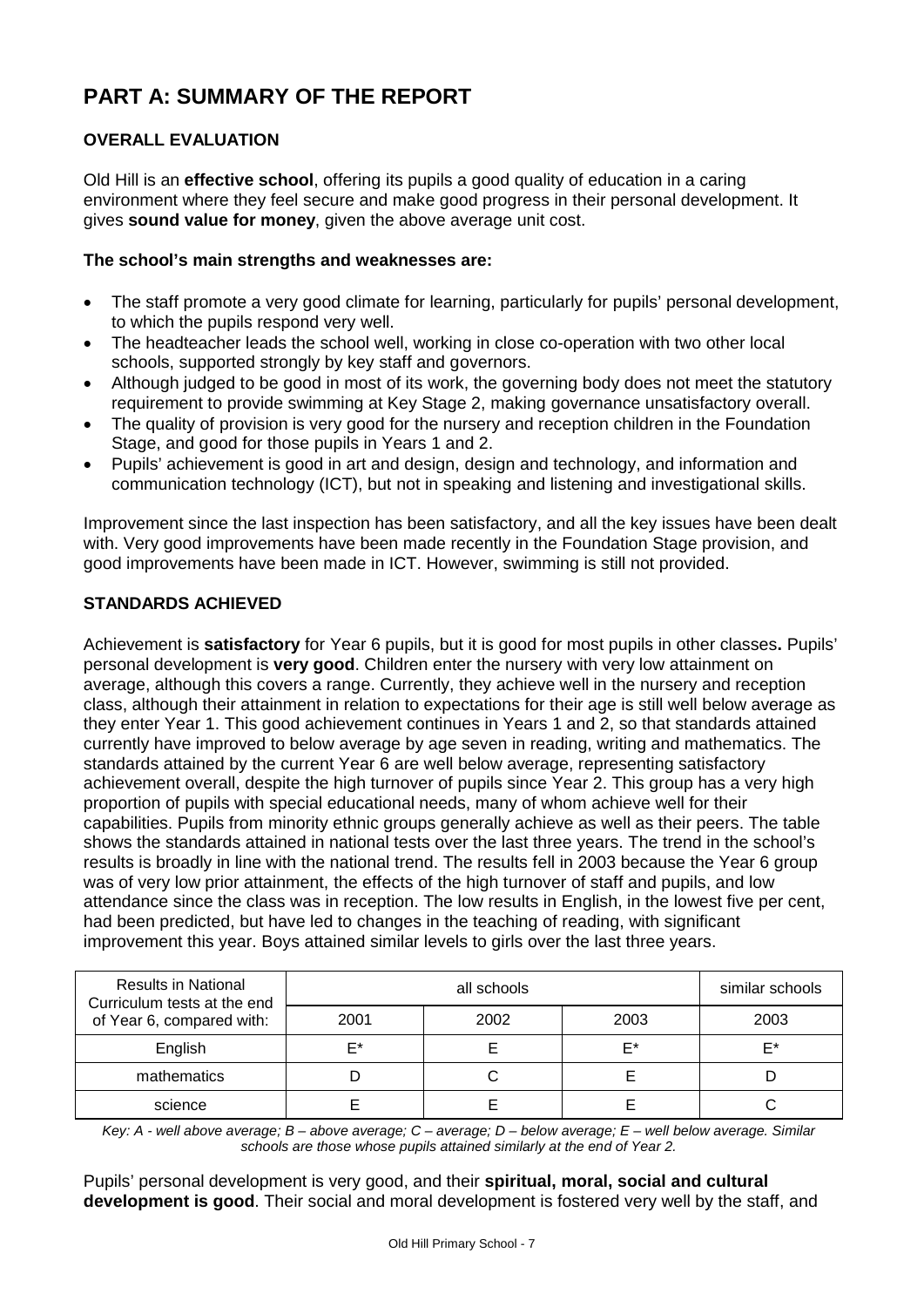the pupils develop **very good attitudes** to their work. **Behaviour is very good**, supported by the very good emphasis in the school on developing positive relationships. Attendance has improved very well due to new procedures, and is now **just below average**. Punctuality is satisfactory.

# **QUALITY OF EDUCATION**

**The quality of education is good**. Teaching and learning are **good overall.** Overall provision is very good in the nursery and reception classes. In one outstanding session, nursery and reception children enjoyed a rich experience when they visited the local indoor market. Teaching is almost consistently good in Years 1 and 2, remarkable as the Year 2 teacher had only been with the class for one week before the inspection. In Years 3 to 6, teaching is sound with good and occasionally very good features, maintained well despite significant recent change. All the staff work well with pupils with special educational needs, helping them make small step progress towards their agreed targets. Art and design and design and technology are taught well. Big improvements have been made in resources and staff training for ICT, and pupils' skills are developing well. However, opportunities for speaking and listening in lessons are sometimes missed, and there are insufficient practical problem-solving and investigative tasks in mathematics and science. The curriculum is good in the Foundation Stage and at Key Stage 1. It is generally satisfactory with some good features in Key Stage 2, but does not meet statutory requirements because swimming is not provided. The accommodation is satisfactory overall, but the Foundation Stage accommodation is now excellent, a credit to the headteacher's determination. Care, guidance and support are **good**, and links with parents and the community, including other schools, are **very good.**

#### **LEADERSHIP AND MANAGEMENT**

**Leadership and management are good**. The experienced headteacher leads the school well, setting the tone and high ethos for learning successfully. He is supported satisfactorily by other key staff, who provide very good role models for other staff and pupils, and between them the management of the school is good. The governing body understands the school's strengths and weaknesses well, and both supports and challenges effectively. However, governance is unsatisfactory overall because of the failure to provide swimming at Key Stage 2.

#### **PARENTS' AND PUPILS' VIEWS OF THE SCHOOL**

Links with parents are very good, and parents are very supportive of the school's work with their children. They feel that their children are safe and happy, and make good progress. Pupils are also pleased with the school, and the improving attendance figures illustrate their increased interest.

#### **IMPROVEMENTS NEEDED**

The most important things the school should do to improve the standards achieved are:

- provide more opportunities for pupils throughout the school to improve their speaking and listening skills by encouraging them to talk about their work in paired and group discussions, and through other activities such as drama and role-play;
- support pupils' learning in mathematics and science through practical problem-solving and investigations, guiding them to use support materials to help them understand their work more effectively;

and, to meet statutory requirements:

ensure that the requirement to provide swimming at Key Stage 2 is met.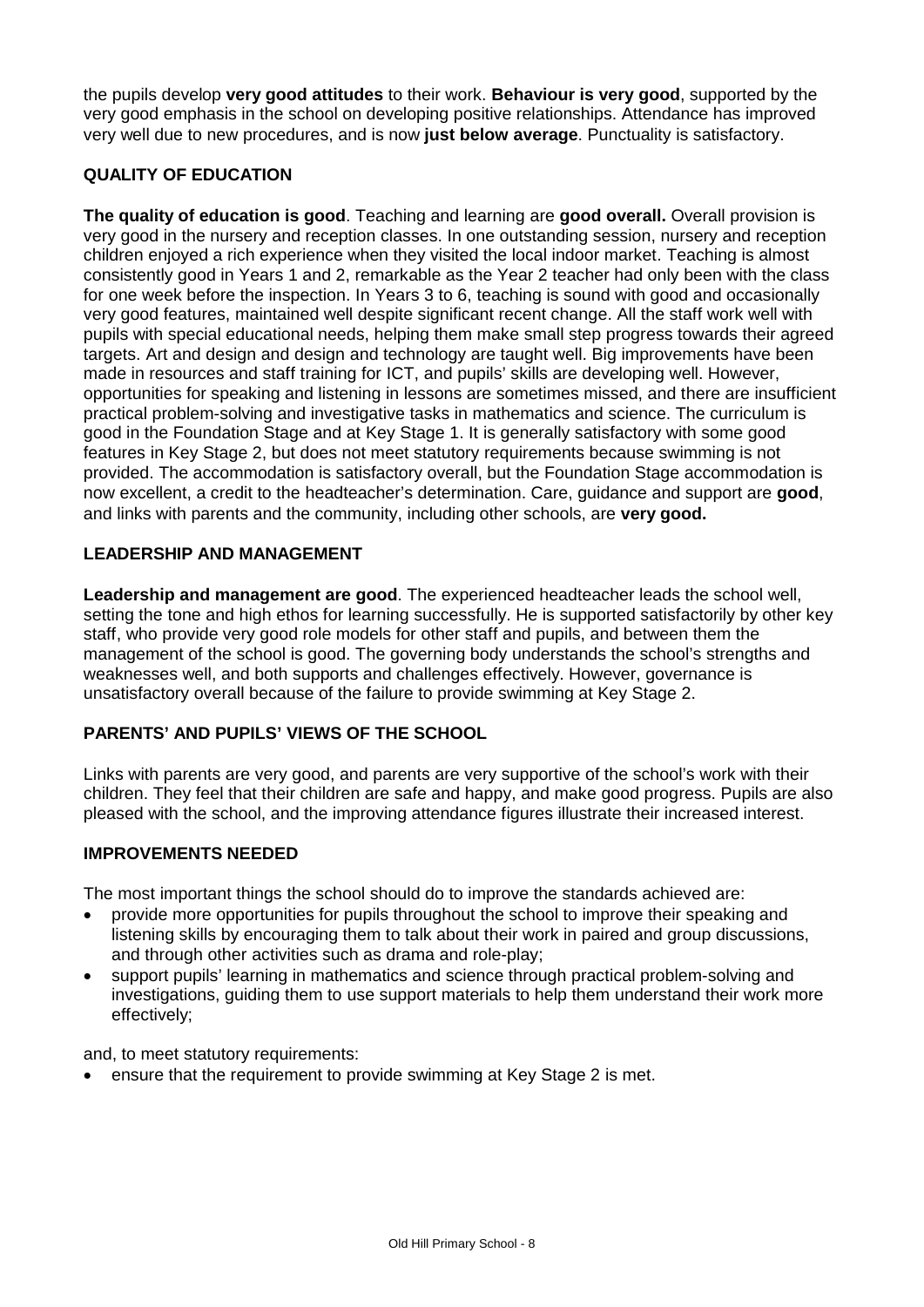# **PART B: COMMENTARY ON THE INSPECTION FINDINGS**

# **STANDARDS ACHIEVED BY PUPILS**

# **Standards achieved in areas of learning and subjects**

The standards attained towards the end of Year 6 currently are well below average; achievement is satisfactory for the pupils' capabilities. Standards are well below average towards the end of the reception year, and below average towards the end of Year 2. For the children in reception and Years 1 and 2 achievement is good, as it is for many pupils in Years 3 to 5, reflecting the improvements made since the last inspection, particularly the improvements in the Foundation Stage.

#### **Main strengths and weaknesses**

- Children achieve well in the nursery and reception classes, where provision is very good in most of the areas of learning, although children attain well below the levels expected by the end of reception.
- This good progress is maintained in Years 1 and 2 so that attainment has risen to below expected levels in reading, writing and mathematics by the end of Year 2.
- Pupils with special educational needs are well supported and make good progress towards their targets.
- Pupils achieve well in art and design, design and technology, and ICT across the school.
- There are missed opportunities to develop pupils' speaking, listening and investigational and problem-solving skills.

# **Commentary**

1. Results in national tests in 2003 at the end of Year 6 in English were in the lowest five per cent nationally, considerably down on the previous year. Even so, they were much improved on the results reported at the last inspection, and met the school's targets. Results in mathematics last year were well below average, halting an improving trend that had reached average levels in 2002. Results in science remained well below average, but improved on results in 2002, as the table below shows. Both the mathematics and science results were significantly above the 1997 results reported at the last inspection, and the trend in the school's results has matched the national trend over five years. The staff and pupils deserve credit for this, given the low attainment at entry, low attendance in the past, and the high turnover of pupils since Year 2. Improvements in the quality of education since the last inspection have also had less impact on the achievement of these pupils than on younger pupils moving through the school (see Year 2 table on page 9).

| Standards in: | School results | National results |
|---------------|----------------|------------------|
| English       | 21.4 (24.2)    | 26.8(27.0)       |
| mathematics   | 24.4 (26.6)    | 26.8 (26.7)      |
| science       | 26.8(25.6)     | 28.6 (28.3)      |

#### *Standards in national tests at the end of Year 6 – average point scores in 2003*

*There were 30 pupils in the year group. Figures in brackets are for the previous year*

2. The 2003 test results were well below those in similar schools overall, although below average in mathematics, and in line with the average for these schools in science. On average over the past three years, girls and boys have achieved the same levels in the tests, but girls achieved relatively lower compared to girls' results nationally than boys did compared to boys nationally. However, girls' results rose well in science in 2003 compared to those in 2002. The few pupils from minority ethnic groups achieve similar levels to their peers.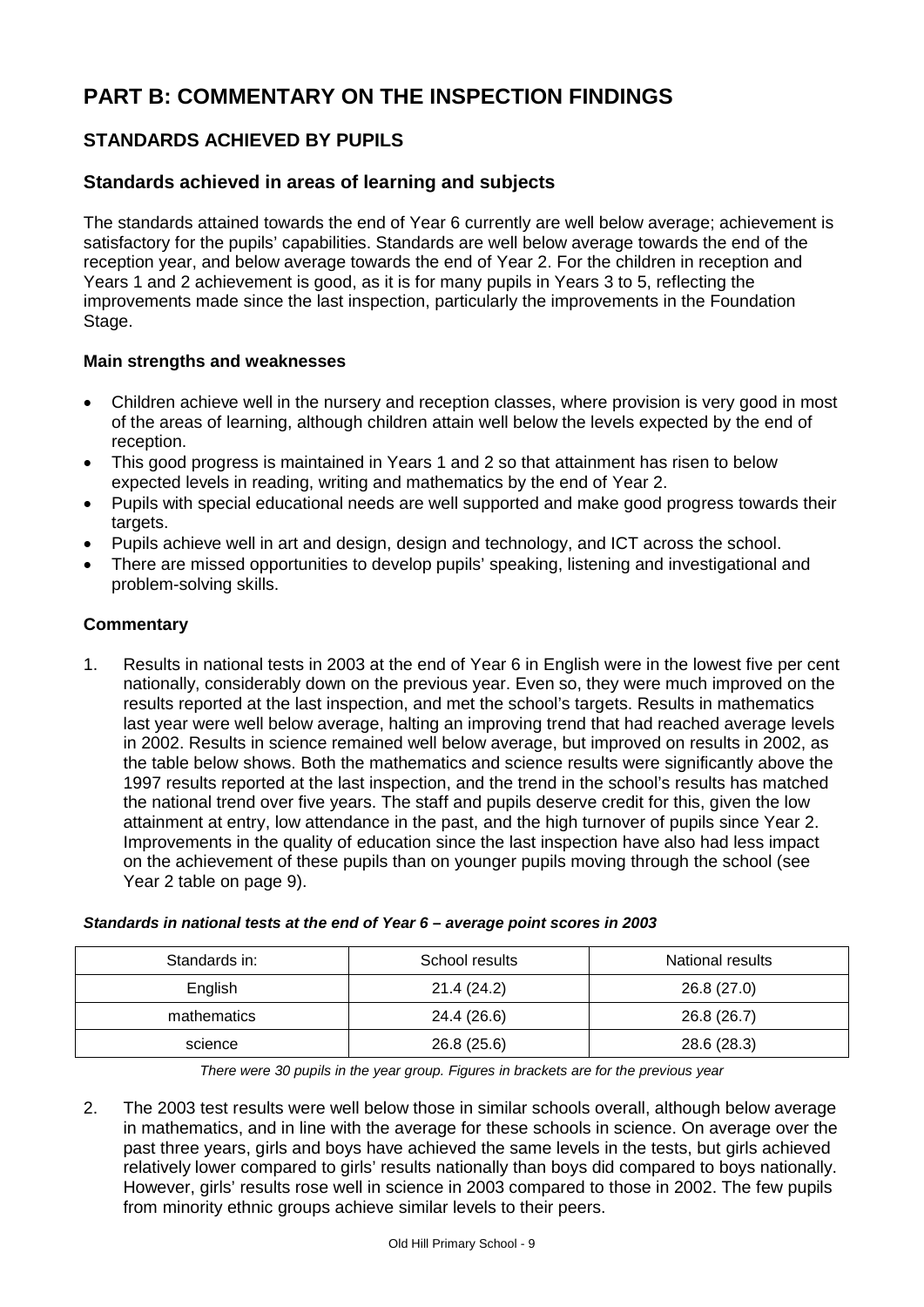- 3. The current Year 6 targets are low, based on what the school knows of the pupils' achievements, and this is appropriate. Again, this group was overall of very low attainment at entry, and has seen well above average changes since then. More than 60 per cent of the pupils in this group have special educational needs, three times the national average, and even higher than last year's group. It is only this term that the school has been able to afford a support assistant alongside the teacher for the full day. It is remarkable that this group's achievement is satisfactory in the circumstances.
- 4. Children generally enter the nursery with very low attainment, with particularly low skills in speech, language and communication. This was underlined after a visit to the local market. When the teacher held up a grapefruit in class not one child in the nursery or reception classes could name it. However, because the improved provision is so good in the Foundation Stage, the children achieve well and make good progress to be well below the average expected in most areas of learning. Their physical skills are average when playing with large apparatus, but their fine control of resources such as scissors or paintbrushes is generally well below average.
- 5. The staff in Years 1 and 2 use well the improved levels of attainment the pupils have achieved to continue their progress in literacy and numeracy skills. A return to more traditional approaches to teaching reading recently has had immediate good effect, and has begun to accelerate progress here even more, as it has in spelling. Skills in numeracy are also developing effectively, although many pupils still have difficulty in remembering basic number facts. The below average results in national tests in 2003 in reading and writing were actually above results achieved in similar schools. However, results in mathematics were well below average, and below those in similar schools because of weaknesses in the recall of number facts.

| <b>Results in National</b><br>Curriculum tests at the end |      | similar schools |      |      |
|-----------------------------------------------------------|------|-----------------|------|------|
| of Year 2, compared with:                                 | 2001 | 2002            | 2003 | 2003 |
| reading                                                   |      |                 |      |      |
| writing                                                   |      |                 |      |      |
| mathematics                                               |      |                 |      |      |

*Key: A - well above average; B – above average; C – average; D – below average; E – well below average Similar schools are those with similar percentages of pupils eligible for free school meals*

- 6. Standards attained by pupils with special educational needs are well below average overall, but their achievement is good throughout the school. This is because the whole staff work hard to include these pupils in all the school's work, tasks are usually prepared specifically to meet their needs, and all staff offer effective help based on the targets in the pupils' individual education plans. There is a strong focus on providing extended support for pupils with special educational needs in Years 5 and 6 to raise their attainment in preparation for the next stage of their education. A detailed programme incorporating support from local authority advisory teachers has been agreed to accelerate this approach from September.
- 7. Pupils' progress is often good in lessons in Years 3 to 6 in English, mathematics, science and ICT, although their recall of what they have learned is often weak, and work has to be repeated to secure their achievement. The staff are skilled in reviewing what has been covered previously, and often question the pupils well to assess what they remember in order to set tasks to address weaknesses. Occasionally, this leads to overlong explanations from teachers in trying to emphasise key aspects of knowledge and understanding.
- 8. The school has made very good progress in raising pupils' ICT skills to above average levels in Year 2, and average levels in Year 6. This is due to improved resources and focused staff training giving the staff more confidence, and the pupils far greater opportunities to make progress than at the last inspection. Pupils also achieve well in art and design and design and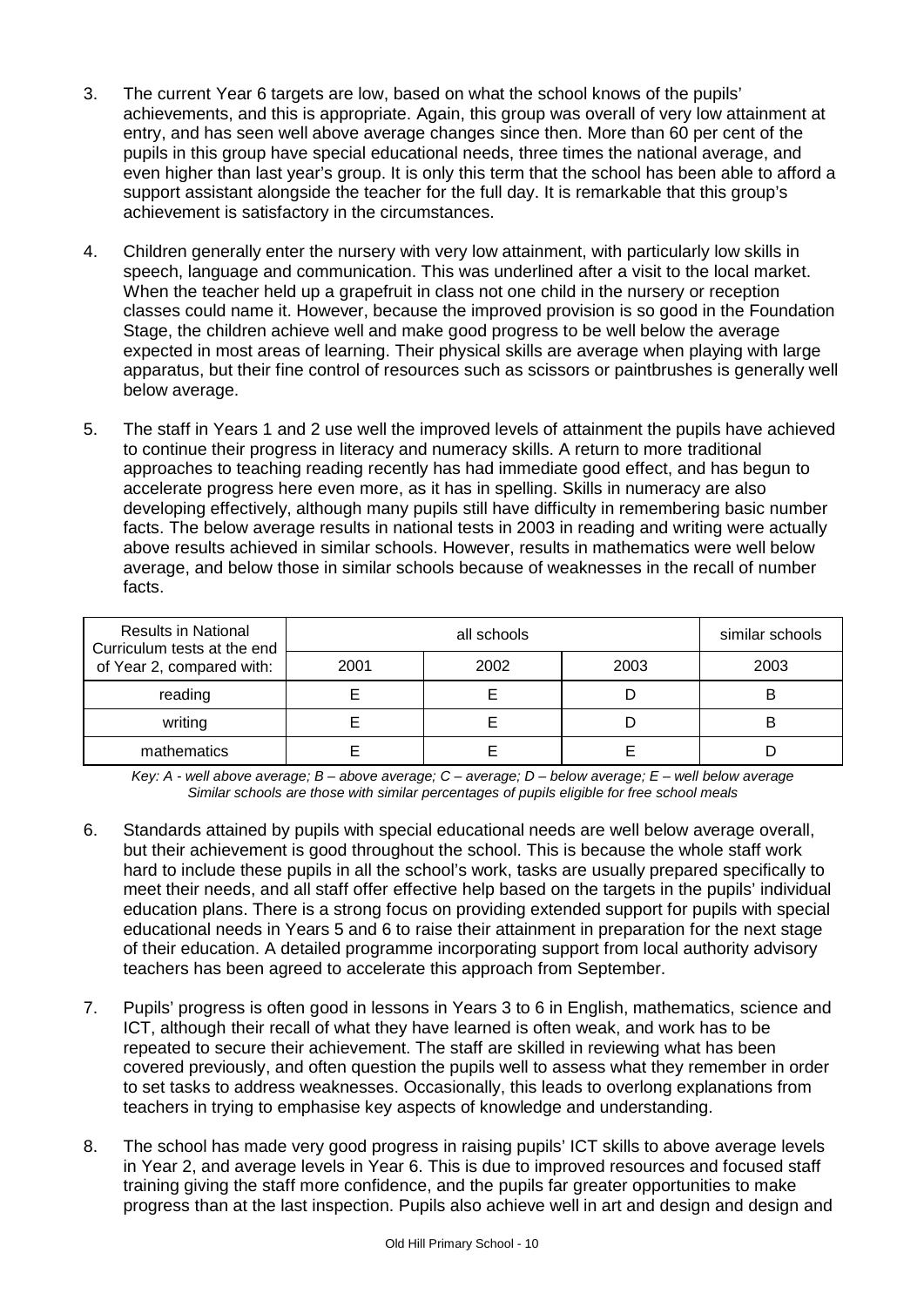technology because the staff link these subjects effectively to other areas of work in history and geography, as well as teaching specific skills and knowledge in focused lessons. Swimming is not provided at Key Stage 2.

# **Pupils' attitudes, values and other personal qualities**

Pupils' personal development is **very good**, and a real strength of the school. Provision for spiritual, moral, social and cultural development is **good**. Attendance is **below average**.

#### **Main strengths and weaknesses**

- Pupils behave very well in lessons and around the school in response to the staff's high expectations.
- Pupils are interested in their work, and their attitudes to the school and to learning are very good.
- The quality of relationships at all levels is high.
- Pupils' moral and social development is very good in the school.
- A new system to monitor attendance is encouraging absentees to come to school.

- 9. The concern shown by the staff for pupils' personal development, very well led in this aspect by the headteacher, is recognised and welcomed strongly by parents. They appreciate the way in which young children in the nursery and reception classes are inducted into school, given time to learn the routines, and made to feel secure and relaxed. This paves the way for a growing understanding of the school's expectations, tempered with understanding of pupils' needs and circumstances. This induction into school routines was exemplified very well when the nursery and reception children made a visit to a local market (see page 20). The attitudes to learning, and the behaviour of pupils with special educational needs in lessons are good due to the good support received from teaching assistants and teachers.
- 10. Pupils recognise that the staff will listen to them, but will also expect them to be fair to others, to be polite and considerate, and to think about how they relate to other pupils and to adults. During the inspection, the pupils behaved very well in lessons, around the school, and in the dining hall and playground. This is a great credit to them, their parents and the school. It was clear on the one occasion in a games lesson where routines were not well established that a number of pupils rely on the staff's general consistency to help them know where the boundaries of acceptable behaviour are. There were two fixed period exclusions last year for violent behaviour. One of the pupils involved has now left the school, and there have been no exclusions this year.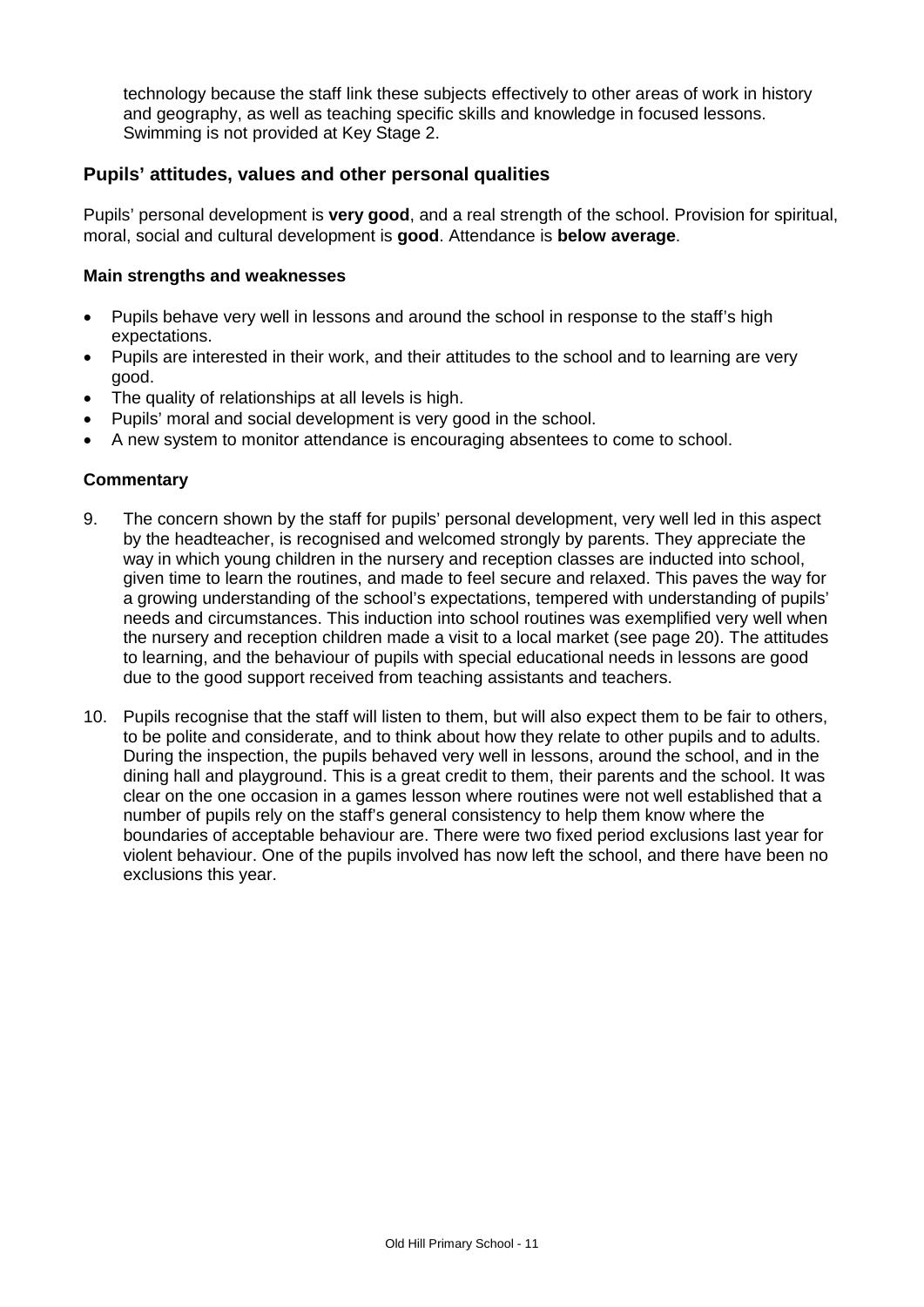# **Exclusions**

#### *Ethnic background of pupils Exclusions in the last school year*

| Categories used in the Annual School Census | No of pupils<br>on roll | Number of<br>fixed period<br>exclusions | Number of<br>permanent<br>exclusions |
|---------------------------------------------|-------------------------|-----------------------------------------|--------------------------------------|
| White - British                             | 143                     | 2                                       |                                      |
| White – any other White background          |                         | 0                                       |                                      |
| Mixed – White and Black Caribbean           | 5                       | $\Omega$                                | 0                                    |
| Mixed – White and Asian                     |                         | 0                                       | 0                                    |
| Mixed – any other mixed background          | 4                       | ∩                                       |                                      |
| Asian or Asian British - Indian             | $\mathfrak{p}$          | ∩                                       |                                      |
| Asian or Asian British - Pakistani          | 6                       |                                         |                                      |
| Black or Black British - Caribbean          |                         |                                         |                                      |
| Black or Black British - African            | 3                       | ∩                                       |                                      |
| Parent/pupil preferred not to say           | 2                       |                                         |                                      |

*The table gives the number of exclusions, which may be different from the number of pupils excluded.*

- 11. The pupils' attitudes to the school and their learning are also very good. They try hard in their work, persevering even when they find the work hard. They listen well to advice and try to follow it, and when they have opportunities for independent activity, they generally respond very well. Some pupils have specific responsibilities and carry them out well, but the staff miss opportunities for pupils in general to have more responsibility for aspects of their own work, and the wider work of the school. A good example of responsibility being taken seriously is in the conscientious behaviour of two Year 6 boys who organise the overhead projector for singing assembly, and also manage the indoor and outdoor physical education and games stores.
- 12. Pupils' spiritual, moral, social and cultural development is good. Moral and social development are particularly strong. The whole atmosphere of the school encourages pupils' awareness of the rights and responsibilities of being a member of a community. The headteacher leads the whole school well in helping the pupils to understand the difference between right and wrong, and how forgiveness and challenge to improve go hand in hand. Good opportunities for social development include the buddy system for older pupils to care for the younger, the breakfast club, and a residential trip for Year 6 pupils. Spiritual and cultural development is satisfactory.
- 13. Attendance was well below average last year, having a marked effect on some pupils' low achievement. Very effective steps have been taken this year to improve matters using a commercial system to call the homes of absentees. This has worked so well that unauthorised absence has fallen considerably, and attendance overall this year is only just below average. This can already be measured in its impact on a few pupils' improved achievement. Punctuality is satisfactory.

| Attendance in the latest complete reporting year (%) |  |  |  |  |  |
|------------------------------------------------------|--|--|--|--|--|
|                                                      |  |  |  |  |  |

| Authorised absence |     |  | Unauthorised absence |     |
|--------------------|-----|--|----------------------|-----|
| School data        |     |  | School data          |     |
| National data      | 5.4 |  | National data        | J.4 |

*The table gives the percentage of half days (sessions) missed through absence for the latest complete reporting year.*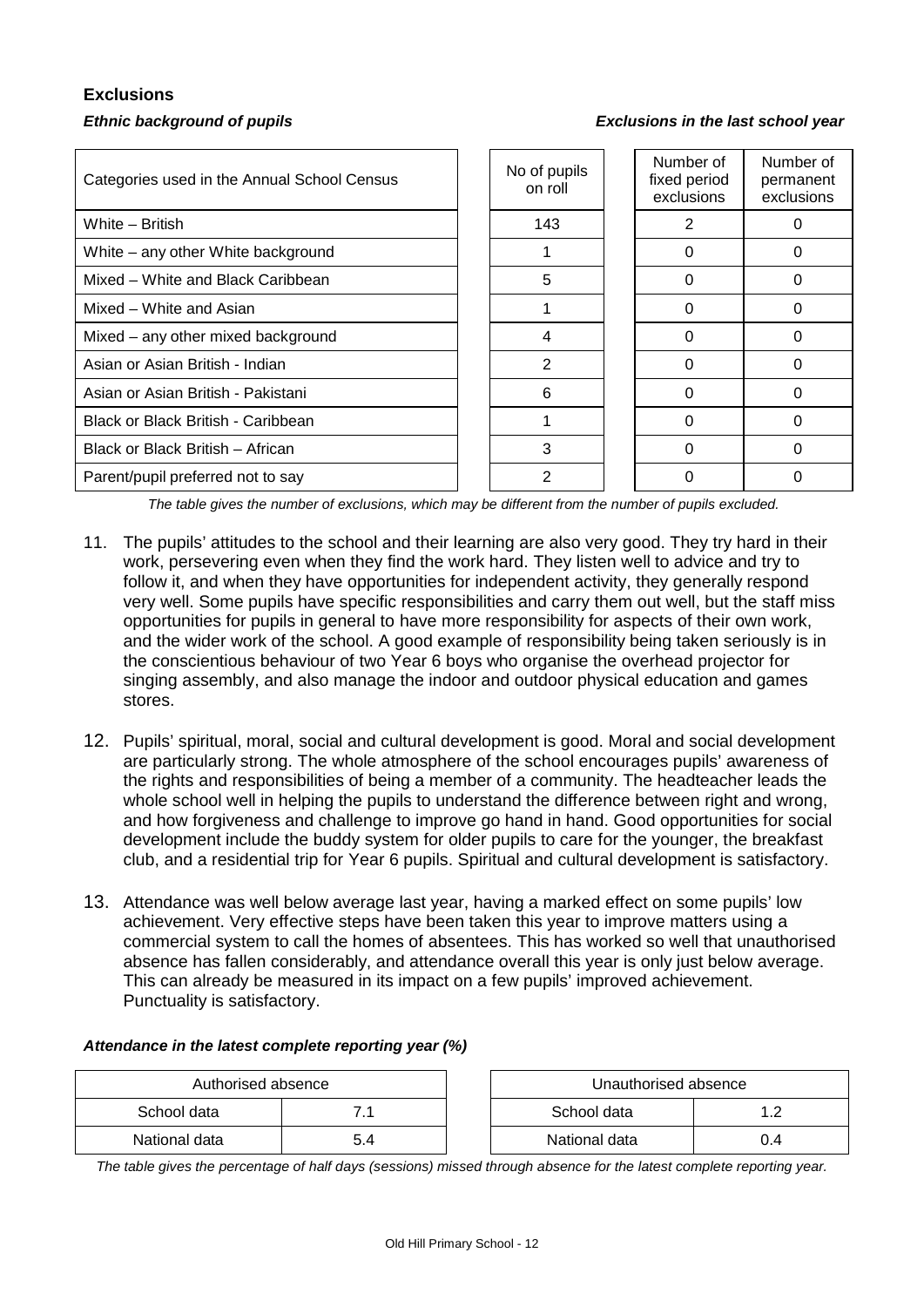# **QUALITY OF EDUCATION PROVIDED BY THE SCHOOL**

**The quality of education is good**. It is good in the Foundation Stage and at Key Stage 1, and satisfactory with good features at Key Stage 2. Teaching and learning are **good** overall, as is the curriculum in the Foundation Stage and at Key Stage 1. The accommodation is **excellent** for the nursery and reception in the Foundation Stage.

# **Teaching and learning**

**Teaching and learning are good**, with very good or excellent teaching seen at each key stage. **Assessment is satisfactory**, and it is **good** in the **Foundation Stage**.

#### **Main strengths and weaknesses**

- The staff encourage and interest the pupils well, so that they want to work and are interested in their lessons.
- Teachers and support staff work together well to meet pupils' needs, including the well above average number of pupils with special educational needs.
- Opportunities to promote pupils' speaking and listening skills are sometimes missed.
- Teaching and learning in the Foundation Stage and at Key Stage 1 are consistently good, and occasionally very good or excellent.
- Pupils do not have enough real-life problem-solving and investigatory work in science and mathematics, although there are good opportunities in some lessons in both subjects.

#### **Commentary**

14. The table shows that teaching was at least satisfactory in 97 per cent of lessons seen, and that three out of five lessons were at least good, with one in seven being very good or excellent. An excellent session was seen in the nursery (see page 20), and an unsatisfactory games lesson was seen in Year 3. Most of the teaching in the nursery and reception classes was good, and a very good English lesson was observed in Year 3.

#### *Summary of teaching observed during the inspection in 38 lessons*

| Excellent | Very good | Good  | Satisfactory | Unsatisfactory | Poor | Very poor |
|-----------|-----------|-------|--------------|----------------|------|-----------|
| (3%)      | 5(13%)    | (45%) | 14 (37%)     | (3%)           |      |           |

*The table gives the number of lessons observed in each of the seven categories used to make judgements about lessons; figures in brackets show percentages where 30 or more lessons are seen.*

- 15. There have been significant unpredictable teaching staff changes recently. This could have had a disruptive effect on the school, but the headteacher and assistant heads, supported by the governors, felt that the most important aspect of the school's work to maintain was the calm and supportive atmosphere, so that the pupils would continue to feel secure. It was understood that this strategy would not necessarily deliver the higher standards wished for in national tests. In the event, stability has been achieved by appointing a recently retired teacher for a term in Year 5, and the previous Year 6 teacher returning from maternity leave into Year 2. These teachers had been with their classes for only one week prior to the inspection, and it is to their great credit that their pupils made good progress on the whole in lessons seen. Appointments have been made for September into the vacant posts, and the planned deployment of staff has been well managed.
- 16. Teaching and learning for pupils with special educational needs are good due to an effective balance of planned and well-targeted in-class support by teaching assistants and reinforcement of basic skills identified in pupils' individual education plans. Assessment procedures and systems for referral are effective in identifying pupils with special educational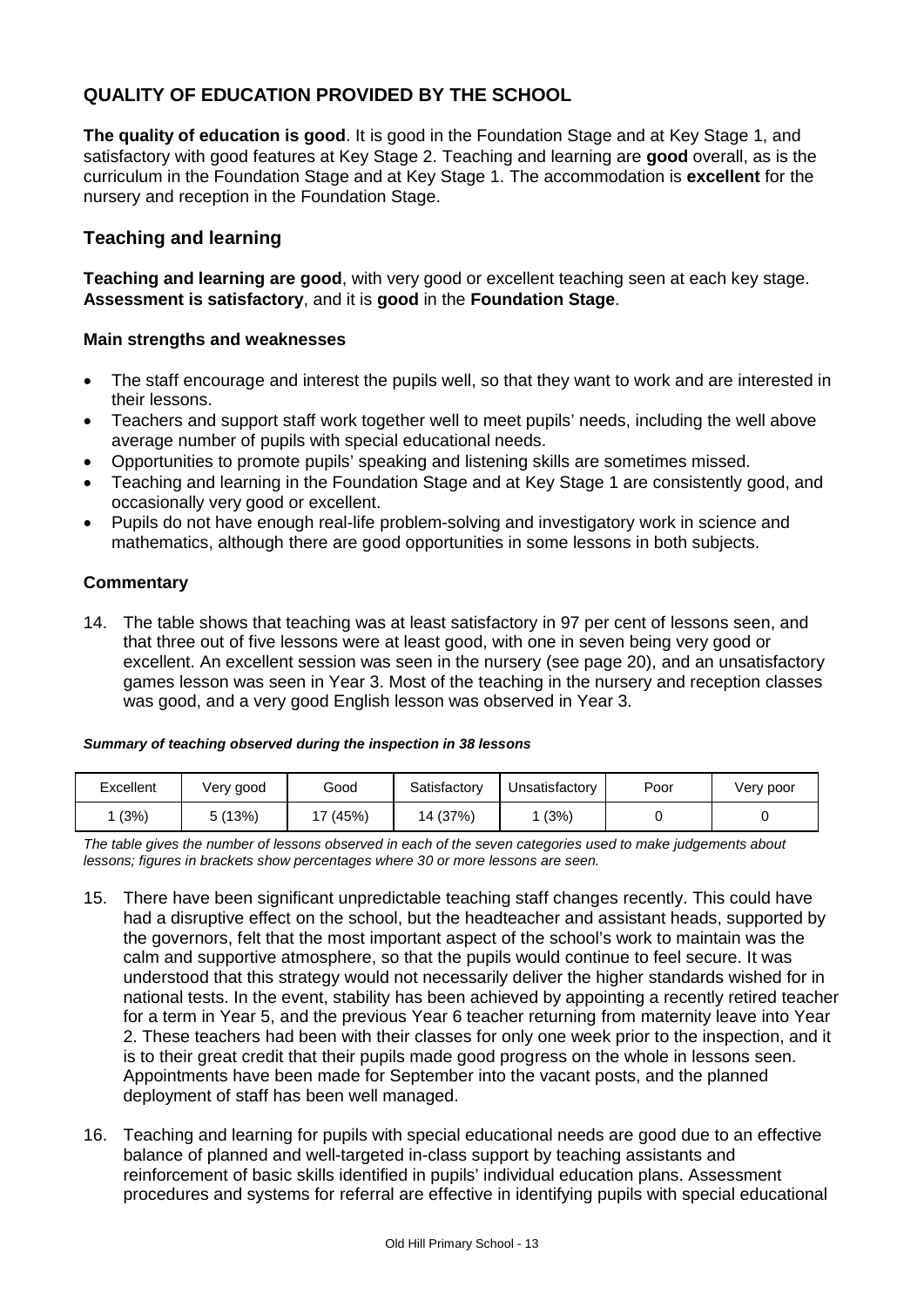needs early and monitoring their progress. Pupils' individual education plans have clear targets that all understand. They are largely taught with their peers in small groups, mainly to supplement their literacy, and this is effective in promoting good progress for most of them.

- 17. The staff generally engage the pupils well in lessons, so that pupils from different backgrounds and ethnic groups work together co-operatively. This was the case in a very good Year 3 English lesson, when the teacher successfully encouraged the pupils to develop alliterative poetry. The very good relationships that the school sees as so important for the pupils' confidence form a good platform for the effective management of lessons and pupils' behaviour. A recently qualified teacher in Year 4 has been successfully inducted into the school's methods. She brings skills in developing pupils' speaking and listening skills in lessons that are not always shown by some of the more experienced staff. She is firm, but allows the pupils to discuss their work in pairs or table groups as they proceed, so that they use the specific language of the subject studied. This increases their vocabulary and general command of English well. This style was also used effectively in Year 5 when the teacher was the 'keeper of the (hidden) number' and pupils had to offer a reason for the digit they had proposed. This led to good development of mathematical reasoning for these pupils.
- 18. Occasionally, some of the other staff miss these opportunities, or ask questions that only require one-word answers, or in some instances, talk most of the time themselves whilst the children listen. This has value, but the key to pupils' development in this school is in their competence in spoken English, and their ability to use the language developed in their thinking. Sometimes, staff do not encourage pupils to use support materials sufficiently in their mathematical investigations. This limits some pupils' understanding, as they need practical examples to help them solve problems. When support materials are used, as in good lessons in Year 4 and Year 2, the pupils grasp the nature of the question to be answered quicker, and understand what steps to take to solve the problem. In an unsatisfactory games lesson, the teacher did not set out her expectations for the pupils' behaviour clearly enough, so that some of the Year 3 pupils did not meet the school's usual high standards.
- 19. In the Foundation Stage and Years 1 and 2, lessons are often exciting, as the teachers use a variety of techniques to interest and motivate the pupils. In Year 1, the experienced teacher uses a puppet exceptionally well to hold conversations with the pupils. Even though they know it is their teacher speaking, her focus is so good that almost all the pupils watch the puppet, not her mouth. In the nursery and reception classes, the organisation is very good, and the deployment of the nursery nurses and support staff is very beneficial to children's progress as they enjoy the closeness of the family group arrangements.
- 20. Good mathematics, history, and design and technology work was seen in Year 6, where the assistant head has developed a really good working atmosphere in a class with a very high proportion of pupils with special educational needs, a number of them also with emotional and behavioural needs. Her management of the class and individuals, with the skilled support of a teaching assistant, is good, so that lessons are not interrupted.
- 21. Assessment of children's work in the nursery and reception classes is good, and the results are used effectively to plan new work and activities for the children. Assessment is generally effective in the core subjects of English, mathematics and science, although teachers' marking of pupils' work is variable in how it is used to help pupils improve their work. Formal procedures are less well developed in other areas, although teachers know their pupils well, and have a good idea of their achievements across the curriculum. The headteacher is currently developing more effective systems to monitor pupils' progress year on year, and assessment procedures are being discussed in the three partner schools to make further improvements.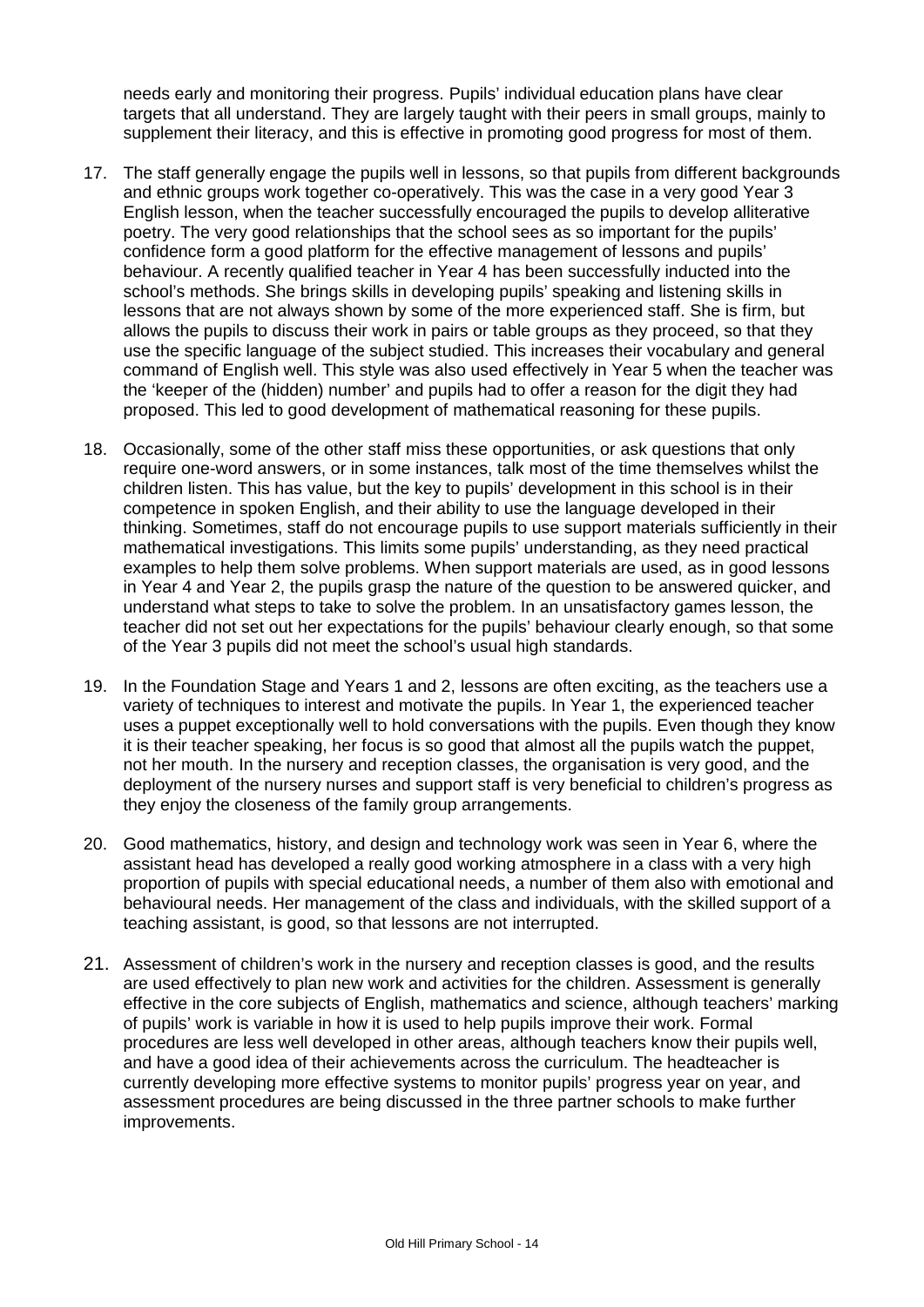# **The curriculum**

The school generally provides a **satisfactory** curriculum, although swimming is not offered as part of the physical education curriculum. There are satisfactory opportunities for enrichment. The accommodation and resources meet the needs of most pupils effectively, and the Foundation Stage accommodation is excellent.

#### **Main strengths and weaknesses**

- The addition of a purpose-built unit since the previous inspection provides excellent accommodation and resources for children in the nursery and reception classes.
- The statutory requirement to provide swimming at Key Stage 2 is not met.
- Curricular provision for the Foundation Stage, Key Stage 1, art and design, design and technology, personal, social and health education is good.
- Pupils have insufficient opportunities for practical and investigative work in mathematics and science and to develop speaking and listening skills in lessons.

- 22. The curriculum is planned well for the core subjects of English, mathematics and science. The introduction of the National Literacy and Numeracy Strategies together with national in-service training in ICT for staff has proven successful in raising standards of teaching and learning in these subjects. The school has justifiably focused on these areas since the previous inspection and has sought to further enrich the curriculum through, for example, involvement in a European project. It also develops provision in physical education through the use of specialist coaches, has successfully bid for a new outdoor games area (to be built later this term), and organises special events focused on specific subject aspects.
- 23. The curriculum meets statutory requirements in all subjects except swimming, where the continued failure to provide opportunities for swimming at Key Stage 2 limits the standards achieved in physical education. The curriculum for other creative and aesthetic subjects and ICT is good as there has been an effective focus in these areas to ensure pupils experience a meaningful, coherent curriculum. However, the lack of opportunities for practical and investigative work and to develop speaking and listening skills in other areas hampers pupils' progress. Good examples were seen of practical mathematics in Year 2, science investigation in Year 3, and good paired and group discussion in Years 1 and 4. In general, however, teachers and support staff talk more than the pupils, and do not train the pupils sufficiently to use support materials in their number work.
- 24. Personal, social and health education is taught well through a balance of focused and crosscurricular work and the school is considering applying for the Healthy School award to consolidate work to promote healthy eating. Sound extra-curricular provision exists including sports, ICT and speaking and listening clubs, together with visits and visitors that enrich the curriculum and ensure it addresses pupils' needs.
- 25. The provision for pupils with special educational needs is well planned. Pupils' individual education plans have clear targets that all understand. These pupils are largely taught with their peers in small groups, mainly to supplement their literacy, and this is effective. The sound management of special educational needs ensures that suitable short-term achievable targets are included in pupils' individual education plans. The co-ordinator has been in post only a short time and has rightly identified the need to develop an action plan to prioritise developments, particularly the further promotion of reading skills and the use of detailed assessment to enable her to monitor the progress of pupils in lessons more closely.
- 26. Numbers of support staff have increased since the previous inspection, which is a wellplanned use of funds. These staff are effectively deployed and make a significant contribution to pupils' achievement, particularly in Years 5 and 6. Accommodation and resources are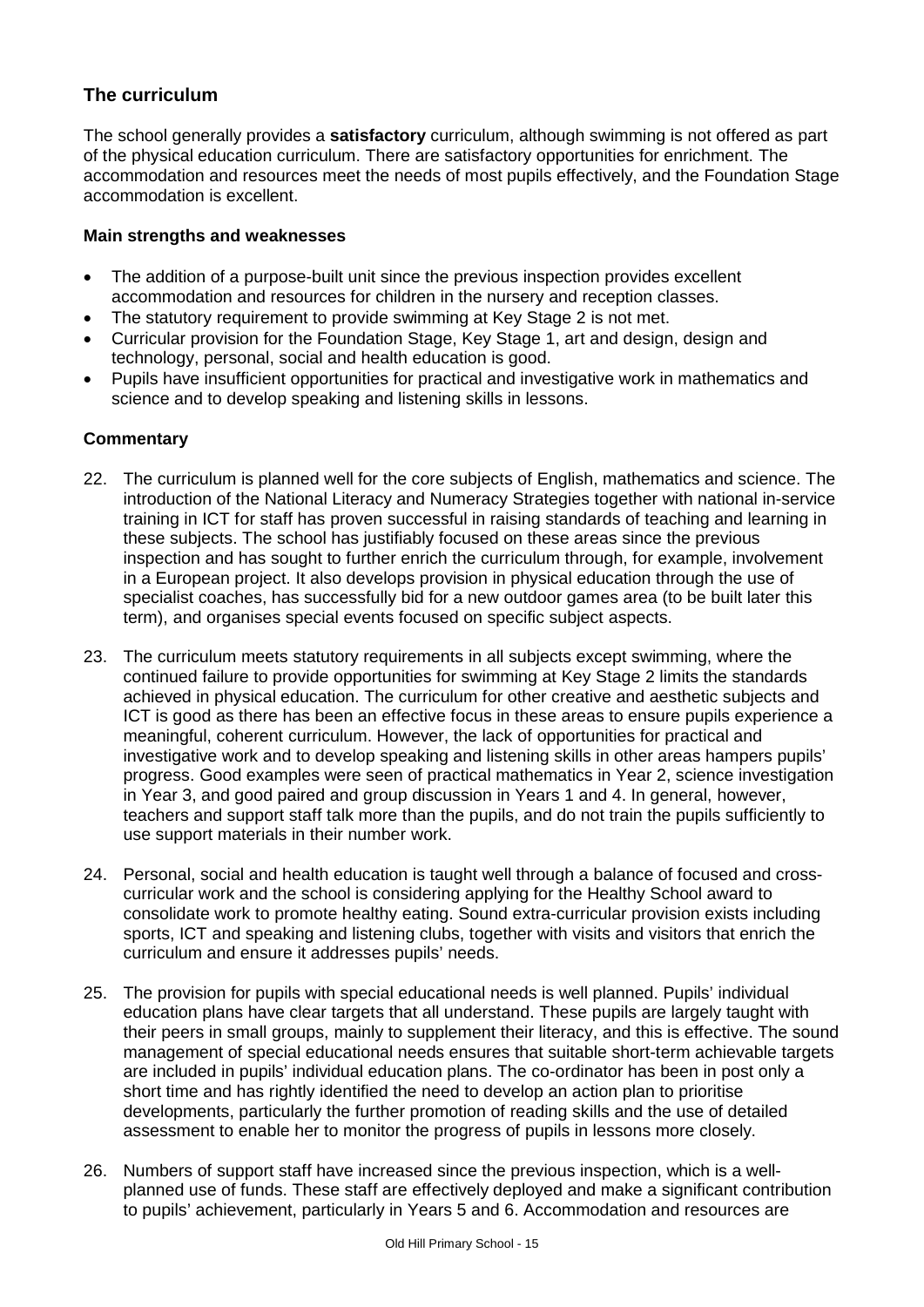adequate overall and excellent in the Foundation Stage where the newly developed early years unit provides a very successful learning environment.

27. The headteacher has monitored the curriculum using national guidance to confirm that it is balanced and supports pupils' learning adequately, and effective assessment systems have been developed linked to curricular and lesson planning in core subjects.

# **Care, guidance and support**

The school's environment for care and support continues to be very good. Parents place a high value on the care and welfare their children receive.

#### **Main strengths and weaknesses**

- The school provides a very caring environment in which pupils feel safe.
- Each member of the school community is valued resulting in pupils' increased self-esteem.
- There are effective induction arrangements for new pupils.

#### **Commentary**

- 28. The school gives a high priority to its pupils' care and welfare. Each child is valued and respected as an individual. Parents particularly appreciate the fact that pupils are able to start at Old Hill with a clean slate on transfer from another school. This helps them to settle well, and improves their confidence and self esteem. Pupils trust their teachers and feel there is always someone available to help them if they have a problem.
- 29. Support for pupils with special educational needs is good in classes because most have access to work suited to their ability and many have direct support from the teacher or a teaching assistant. Pupils are guided well in class and a good standard of care prevails. However, pupils are not yet sufficiently involved in reviewing their own learning targets.
- 30. Child protection arrangements are effective as the school follows local authority guidelines. Staff know the pupils and their families well. Regular discussions keep staff up to date with any problems. There is a well-attended breakfast club that provides a much needed peaceful and orderly start to the day for many children.
- 31. There are effective induction arrangements for new pupils and parents feel secure in leaving their child at the school. In the nursery, parents have the opportunity to stay and join in with their child's activities until the child feels settled. They may also attend the nursery as often as they wish prior to admission to familiarise their child with routines and procedures. Arrangements for transfer to secondary school are effective. Staff liaise regularly with high school staff and pupils attend their chosen school for taster sessions.
- 32. A good range of policies underpins the work of the school effectively. Routines and procedures are well established.

#### **Partnership with parents, other schools and the community**

The school's partnership with parents is very **good**. Links with other local schools and the community are **very good**.

#### **Main strengths and weaknesses**

- Parents find staff very approachable and helpful.
- There has been significant improvement in the information given to parents about the curriculum since the last inspection.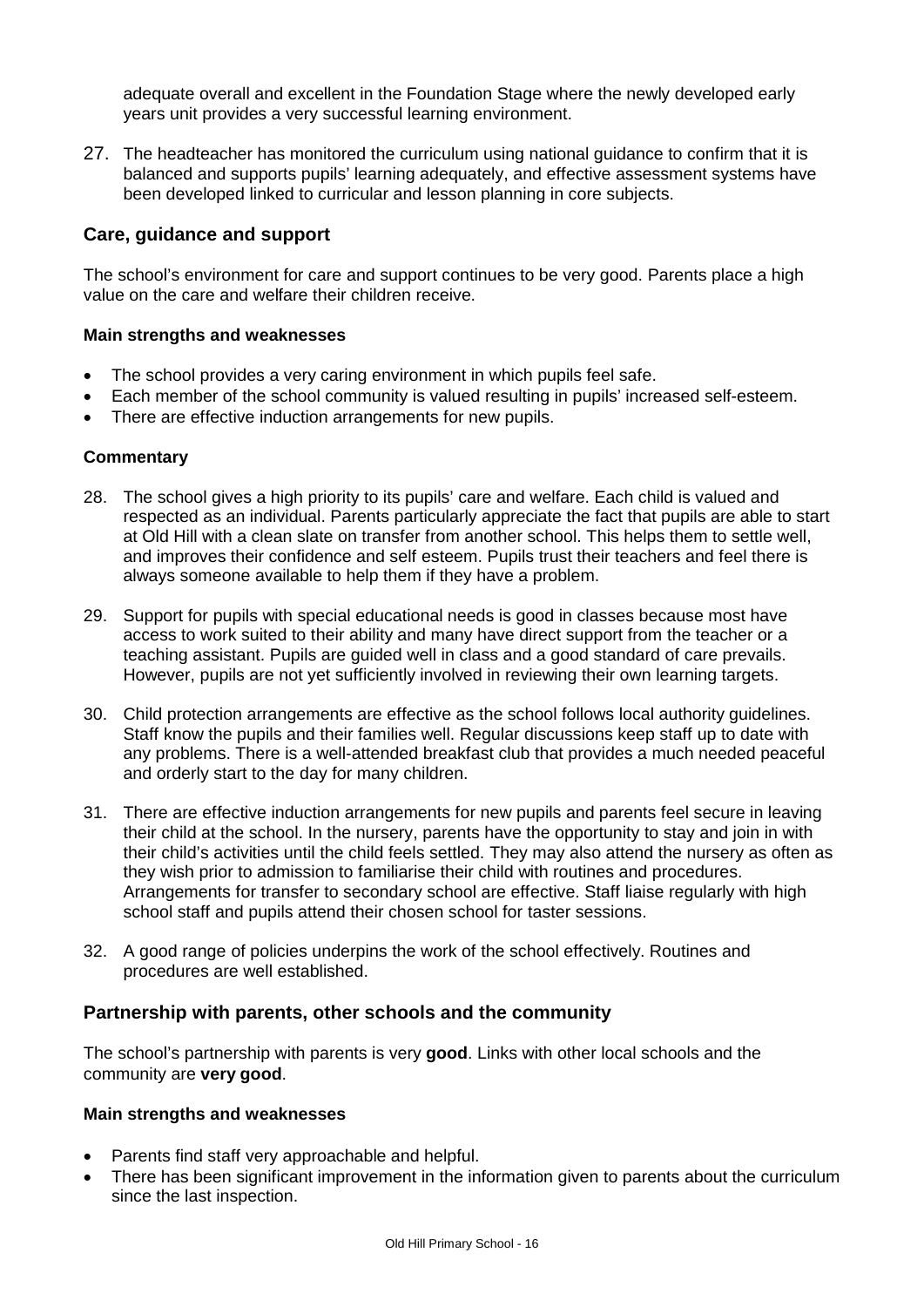- The community is used well to improve pupils' learning.
- Links with other schools support pupils' progress and development very effectively.

# **Commentary**

- 33. Parents are very supportive of the school. They appreciate the head's 'open door' policy and are reassured by the helpfulness of staff when they have problems and concerns. Since the last inspection, the amount of information parents receive about the curriculum has improved considerably. For example, parents regularly receive newsletters and letters from the class teacher telling them what subject or topic is being studied. Parents welcome this. The great majority of those parents who returned the inspection questionnaire felt well informed about their child's progress.
- 34. The school uses the community well to support children's studies. Visits to places of interest take place regularly. For example, nursery and reception children visited the local market during the inspection. Older children also have the opportunity for residential trips, such as the Year 6 visit to Bournemouth. These support pupils' personal and social development very effectively as well as providing them with interesting learning experiences in places they might not otherwise see.
- 35. The local community benefits from the school. The building is used each night and usually at weekends for leisure activities and classes. Local colleges regularly send trainee teachers and nursery nurses to the school for teaching practice and work experience. The school makes a positive contribution to the local federation of schools and benefits from mutual projects. Staff have benefited from joint teaching and planning activities which enhance pupils' progress.
- 36. The school keeps parents fully informed of pupils' progress through formal reviews, letters and reports. However, parents do not always take up the opportunity to share in reviewing targets for pupils with special educational needs and this limits their effectiveness in providing support with targets at home.

# **LEADERSHIP AND MANAGEMENT**

Leadership and management of the school are **good**. The headteacher leads the school well**.** However, although governance is good in most aspects, it is **unsatisfactory** overall because swimming is not provided**.**

#### **Main strengths and weaknesses**

- The headteacher has a clear vision for the school's development, and leads well.
- There is a very strong and effective focus on raising pupils' self-esteem and promoting positive attitudes.
- The school provides a good learning environment, with very good provision in the Foundation Stage.
- The supportive governing body has a good understanding of the strengths and weaknesses of the school.
- The statutory requirement to provide swimming is not met.
- Recent monitoring of the school's performance has not been as rigorous as it could be.

#### **Commentary**

37. The headteacher provides good leadership. He understands the needs of the pupils deeply, and has good knowledge of the local area. He ensures that the school is a welcoming place for parents, pupils, staff and the community. Largely through the vision of the headteacher, the school has become central to the good care and personal development of each pupil. He is strongly supported by the governing body, key staff and parents. Staff enjoy working in the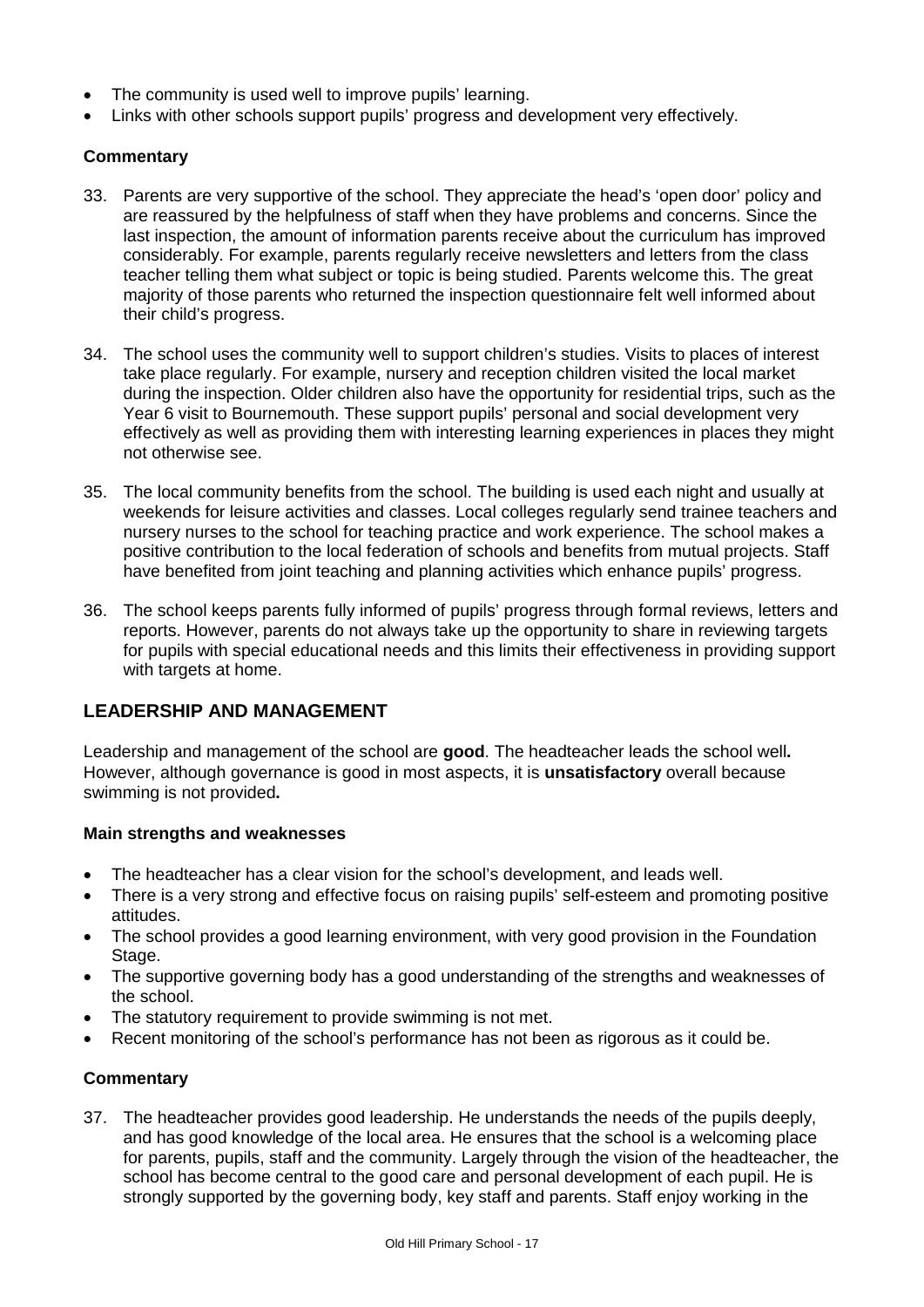school and morale is high. The staff recognise the importance of raising standards but know that this can only be achieved in a school where personal development and care for pupils is a high priority. The school is currently working towards the Investors in People Award. The establishment of teams of staff who work closely together ensures that daily procedures run smoothly and that management systems are effective.

- 38. The school has gained a well-deserved reputation in the community for supporting and helping pupils regardless of their previous background or schooling. However, the resulting number of pupils joining the school with particular needs is having an impact on the overall level of attainment in national tests at age eleven. The headteacher and staff have worked hard to try to raise standards in difficult circumstances. The benefits of the new, very good provision in the Foundation Stage are beginning to be seen in the performance of younger pupils and the school is focused on the continuance of this improvement in order to raise achievement for all pupils in the future.
- 39. Other key staff make a sound contribution to the overall leadership and management. The assistant headteachers lead significant aspects of the school between them, and ensure that the Foundation Stage and the management of provision for pupils with special educational needs are effective. Other staff, such as the secretary and the caretaker, also make a significant contribution to the very good ethos for learning created in the school.
- 40. Performance is regularly reviewed, as reflected in the school's development plan, and last year the school gained an Achievement Award. However, recent monitoring practice has not been as rigorous as previously, due to the particular circumstances the school found itself in during the last 12 months. This was because there was an unforeseeable level of staff turnover in a short time. Action has now been taken to ensure strategic in-depth monitoring is in place by the start of the next term. Professional development is closely linked both to the needs of individual teachers and to the needs of the school. There are good arrangements to make sure teachers new to the school settle in quickly and receive the support they need.
- 41. The governors show a good understanding of the strengths and weaknesses of the school. They are committed, along with the staff and parents, to include all pupils and to raise the academic achievement of them all. Governors carry out their duties conscientiously and offer a good deal of support to the school. Appropriate policies are in place for nearly all statutory duties, the exception being the lack of provision for swimming.

| Income and expenditure $(E)$ |         | Balances (£)                                                                                             |
|------------------------------|---------|----------------------------------------------------------------------------------------------------------|
| Total income                 | 588,232 | 32,351<br>Balance from previous year                                                                     |
| Total expenditure            | 586,430 | Balance carried forward to the next<br>64,183                                                            |
| Expenditure per pupil        | 3152    | The balance includes approximately £30,000<br>capital carry-forward for future building<br>developments. |

#### *Financial information for the year April 2003 to March 2004*

42. The school's finances are dealt with efficiently and the governing body has managed the complex consequences of falling rolls effectively. Due attention is paid to best value principles. This is greatly helped by the school being a member of a federation of three primary schools. Economies are made because the federation shares resources and buys services between the schools. Given the effectiveness of the school, and the above average unit cost, the school gives sound value for money.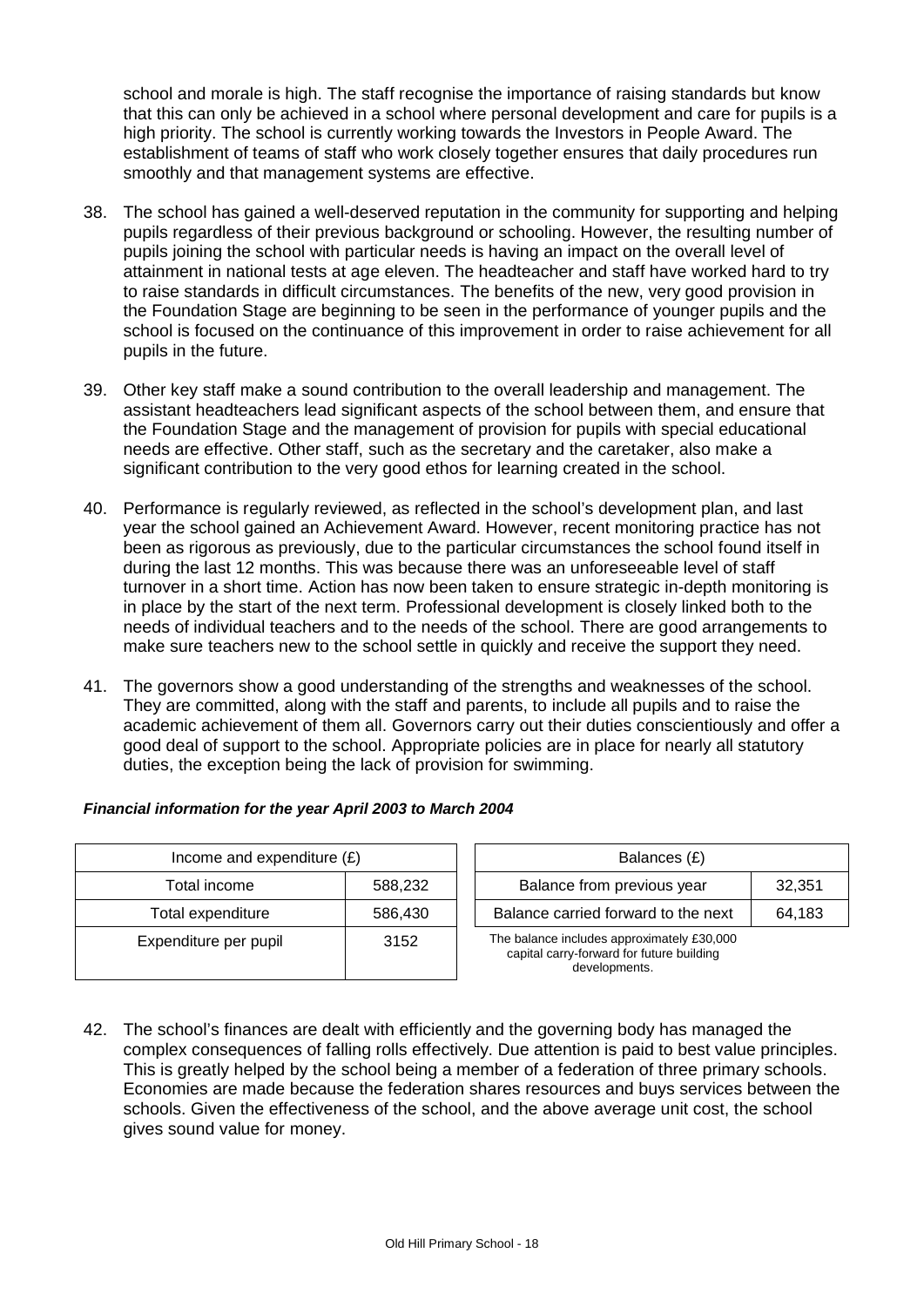# **PART C: THE QUALITY OF EDUCATION IN AREAS OF LEARNING AND SUBJECTS**

# **AREAS OF LEARNING IN THE FOUNDATION STAGE**

43. Provision for children in the Foundation Stage is very good, and a strength of the school. Since the last inspection there have been very good improvements to the accommodation and the curriculum. A high proportion of children enter school with very low levels of skills and knowledge compared with those expected for their age. This is particularly the case in speaking and listening skills. They make good progress due to the consistently good teaching and strong leadership provided by the co-ordinator. The provision for children with special educational needs and the support they receive are very good. The team of qualified and experienced staff work very well together to ensure the learning and well-being of the children. Assessment is used effectively to identify children's needs and track their progress. Although children achieve well in the Foundation Stage, their low starting point prevents them from reaching the goals expected and the attainment of most children currently remains well below average towards the end of the reception year.

#### **Personal, social and emotional development**

The provision in personal, social and emotional development is **very good**.

#### **Main strengths and weaknesses**

- The very clear rules and routines make children feel safe and secure.
- The strong, positive relationships between staff and children promote children's confidence, encouraging them to try hard.
- The children's social skills develop rapidly in response to the very good experiences provided.

#### **Commentary**

44. When children start in the nursery, many are far less confident and independent than is typical for their age. Through good teaching, care and support, children settle well and swiftly begin to feel both happy and secure. Teachers and support assistants provide very good role models for children to follow. They are calm and organised and treat children with respect and courtesy. Their approach leads to warm and trusting relationships and helps children to be kind and considerate and to care for each other. The positive attitudes and high expectations of all staff continually boost children's self-esteem and spur them on to try hard and do their best. Children are expected to behave well, take turns and share, and they learn to do so. Good development of personal independence is seen in many ways and children are encouraged to dress and undress independently and manage their own personal hygiene. Although children make rapid gains in their social and personal development, their skills still remain much lower than the level expected by the end of the reception year.

#### **Communication, language and literacy**

The provision for communication, language and literacy is **very good**.

#### **Main strengths and weaknesses**

- Every opportunity is taken to expand children's spoken vocabulary.
- The use of small group sessions encourages children to speak in front of others with growing confidence.
- Resources are used well to engage children's interest.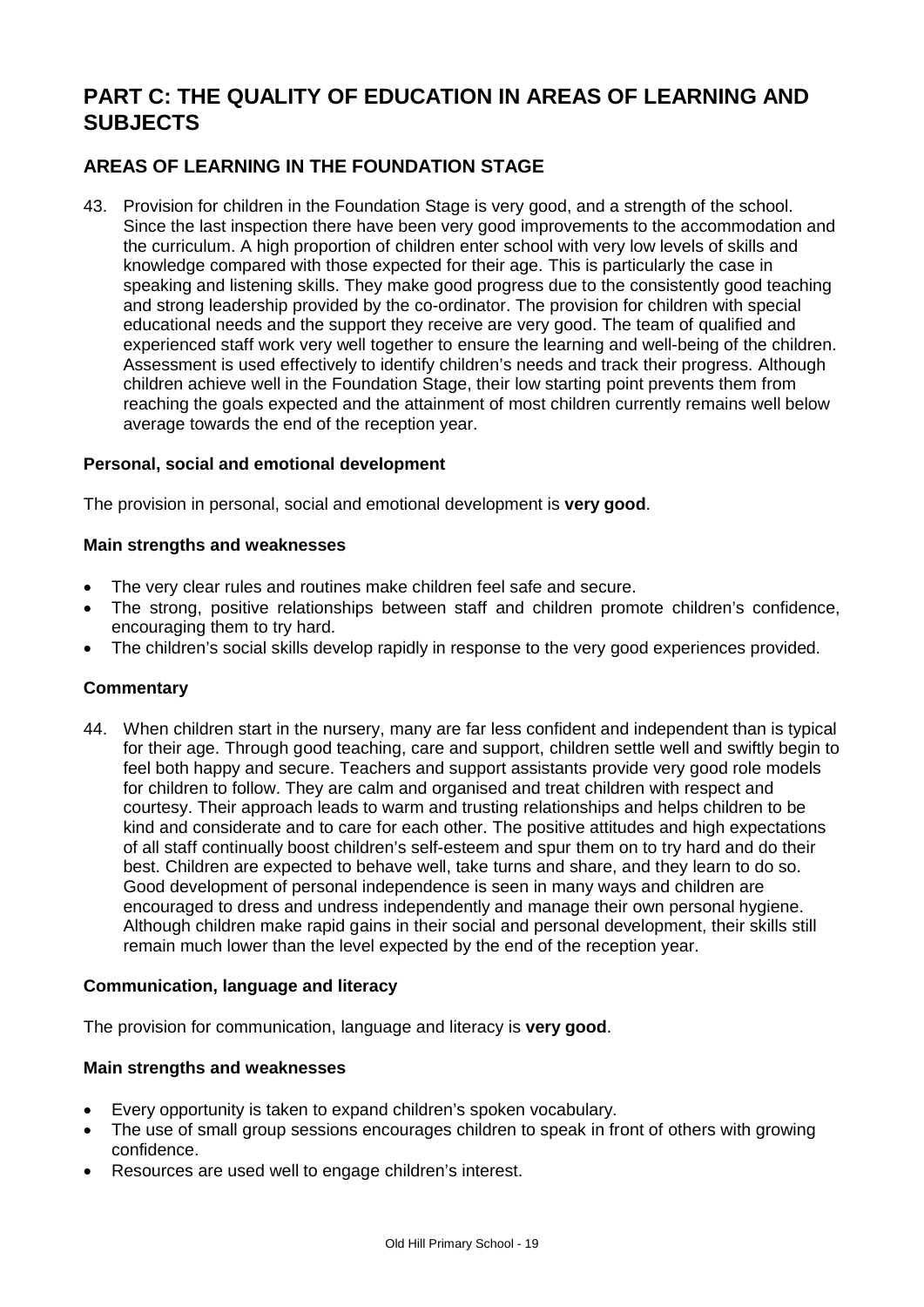# **Commentary**

45. Good quality teaching means that even the youngest children soon begin to offer simple contributions to discussions. Teachers provide interesting objects for children to look at, handle and discuss. They use every opportunity to ask questions, always emphasising words and names. Adult-led groups are regularly planned to provide more occasions for children to speak to an audience. Teachers encourage children to speak clearly and employ their own good use of language to help children to broaden their vocabulary. Children begin to develop a love of books and enjoy sharing stories with their teacher and friends, leading to older children in the reception class learning to recognise the sounds letters make. When they start in the nursery many children do not grip a pencil securely and make marks that are at a very early stage of development. However, writing skills are taught carefully and systematically so that children make good progress in forming letters correctly and by the end of the reception class the more able children write a simple sentence with adult support. Children achieve well during their time in the Foundation Stage, but because of their very low starting point, many reach levels well below those typical for five year olds in language and literacy skills.

#### **Mathematical development**

The provision in mathematical development is **very good**.

#### **Main strengths and weaknesses**

- Opportunities are taken to develop mathematics in other areas of learning.
- Staff have a good knowledge of how to teach basic numeracy skills through talk and the use of stimulating resources.
- Through regularly building with construction kits, children develop their understanding of shape and size.

#### **Commentary**

46. Teaching and learning are good. A strong feature of the teaching is the daily focus on counting routines that develop children's sense of a number sequence. Teachers develop children's understanding of number through carefully planned practical activities often linked to other areas of learning. For example, children were keen to name coins and count out small amounts of money following the very successful visit to the local market. Children become familiar with shape as they play with construction kits or follow lines and patterns drawn on the play area outside. They recognise basic shapes and gain knowledge of capacity and weight from practical experiences with sand and water. Achievement is good because most children make rapid progress from very limited mathematical understanding at entry, but attainment still remains well below average by the end of reception.

#### **Knowledge and understanding of the world**

Provision in knowledge and understanding of the world is **very good**.

#### **Main strengths and weaknesses**

- Children are very well motivated by the excitement of discovering through first-hand experiences.
- The local environment is used well.
- The staff encourage good use of ICT to support children's learning.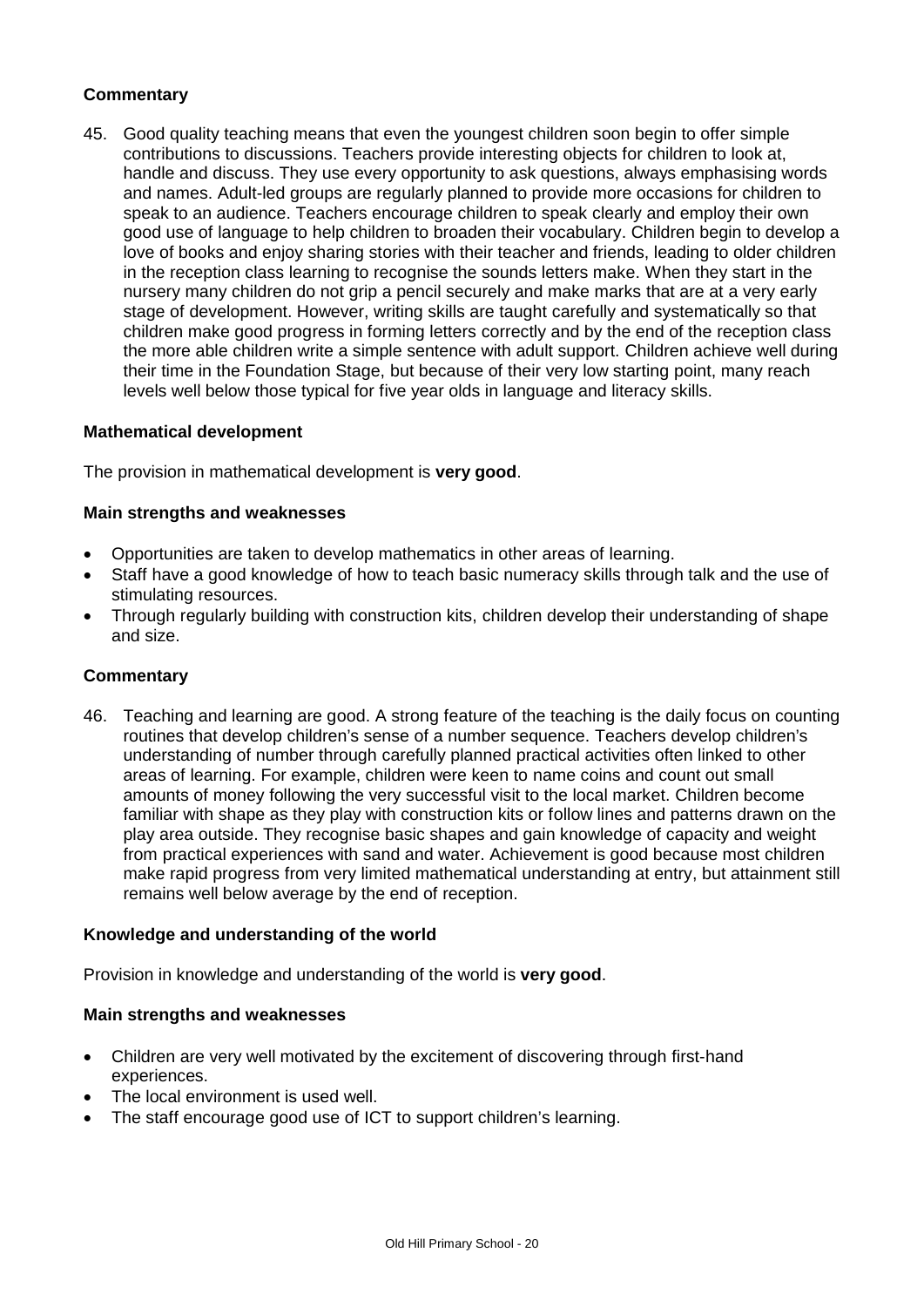# **Commentary**

47. Children's knowledge and understanding are very limited when they start in the nursery and they have little experience of many common objects or situations. As a result, although the staff provide many opportunities for children to learn about everyday items in the classroom, during outdoor activities and on visits to the local area, many children remain well below the expected level at the end of the reception class.

#### **Example of outstanding practice**

**A visit to the local market was a cause for great excitement and enabled nursery and reception children to make gains in observation and speaking and listening.** 

This was an outstandingly planned and organised visit, not least being the number of parent helpers who had volunteered. The atmosphere was vibrant as the children listened with contained excitement in their family groups to the instructions. They put on their coats, attached their name stickers, organised themselves into their groups, and ensured that the reception child was on the outside of the partner nursery child for added safety on the pavement. They were hushed as the teacher skilfully briefed the adults, 20 in all, about procedures, but on the 15-minute walk to the market they animatedly discussed what they saw and heard with their partner and close adults. Some of the staff recorded their comments, and took pictures, to follow up on return. Each group had a specific task in the market that involved talking to the already alerted staff, buying snacks to eat or fruit to bring back, as part of their topic on healthy eating. The stallholders and customers joined in the spirit of the visit really well, so that the children could ask questions, point out what interested them, and talk, talk, talk about the experience with their friends or nearby adults.

48. All children improve their ICT skills because the staff provide many opportunities for them to practise, including in the school's ICT suite. Programs are chosen well by the teacher, and they help to increase children's confidence with number and language as well as develop their mouse control and keyboard skills. Children's wider understanding of people is developed well as all staff encourage children to talk about their families, and use stories to help them to understand that some groups of people have different beliefs and customs. This understanding is reinforced because festivals from many faiths are celebrated and enjoyed.

#### **Physical development**

The provision in physical development is **very good**.

#### **Main strengths and weaknesses**

- There are very good outdoor play facilities that are used very effectively.
- Children develop good awareness of space to move around in.
- Children have limited skills in activities such as drawing and writing.

#### **Commentary**

49. There are many opportunities for children to engage in activities to foster their physical development and as a result of good teaching, children achieve well. The large outdoor play area offers a range of surfaces and there is a good selection of toys and other apparatus on which children move and balance safely whilst engaged in imaginative and adventurous play. Physical activity is very well supervised and adults are always on hand to offer help, support and encouragement. In more formal lessons in the hall, children in the reception class run and jump safely, using the whole space well. They move with good control and have the physical skills expected for their age. The skills needed for writing and using small tools are very poor when children enter school and although good progress is made they remain poor at the end of the reception class.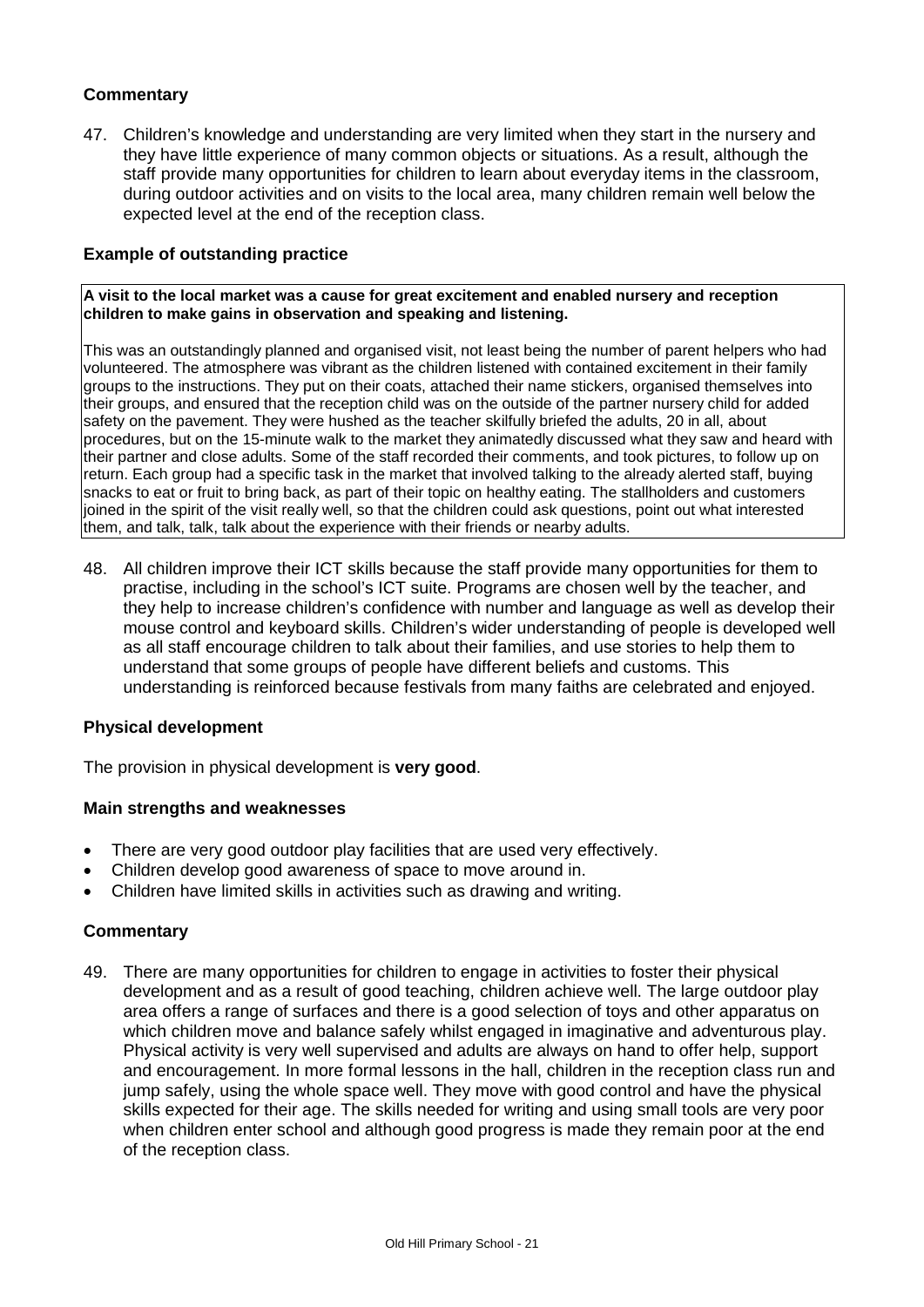# **Creative development**

Provision in this area of learning is **good**.

#### **Main strengths and weaknesses**

- Children take part in a wide range of art and design activities.
- There are limited opportunities for musical development.

#### **Commentary**

50. Children make good gains in their learning from a very low start because they are taught well. They enjoy painting, collage and pattern making and experiment with different colours and shapes. Children are learning to recognise colours and often mix paint for them themselves. They enjoy singing nursery rhymes and counting rhymes and sometimes use the percussion instruments, although the range of musical activities is not as wide as it could be. Teaching is good. The staff use role-play well to develop imaginative language and bring stories 'alive'. Although achievement is good, standards are still well below average by the end of the Foundation Stage.

# **SUBJECTS IN KEY STAGES 1 AND 2**

#### **ENGLISH**

Provision in English is **satisfactory**.

#### **Main strengths and weaknesses**

- Pupils' achievement is good in the Year 1 and Year 2 classes.
- Reading skills and punctuation are taught well across the school and progress in these areas is good.
- Speaking and listening skills are well developed in the best lessons, but opportunities to promote these skills are often missed in other lessons.
- Assessment is used well to set new targets for improvement in reading, but teachers' marking of pupils' writing is sometimes less helpful
- Progress in handwriting is slow because teaching is inconsistent.

- 51. Achievement is good in Years 1 and 2, and satisfactory overall in Years 3 to 6. Standards are currently below average towards the end of Year 2, and well below average towards the end of Year 6. Improvements made in the last few years have begun to have noticeable effect on pupils' achievement up to Year 4, but have had less impact on Years 5 and 6.
- 52. Compared to similar schools, the school achieved above average results in the 2003 national tests for Year 2 pupils in reading and writing, and there has been a good improvement in boys' achievement. In Year 6, standards in 2003 dipped to well below average levels. This was due to a combination of low prior attainment, very high turnover of pupils and staff, very high levels of special need, and low attendance. However, the trend in standards achieved has kept pace with the national trend, and many pupils with special educational needs achieve well towards the targets set for them.
- 53. The small number of pupils from minority ethnic groups achieve in line with their peers, and the very few bilingual pupils who learn English as an additional language receive effective support, and make satisfactory progress.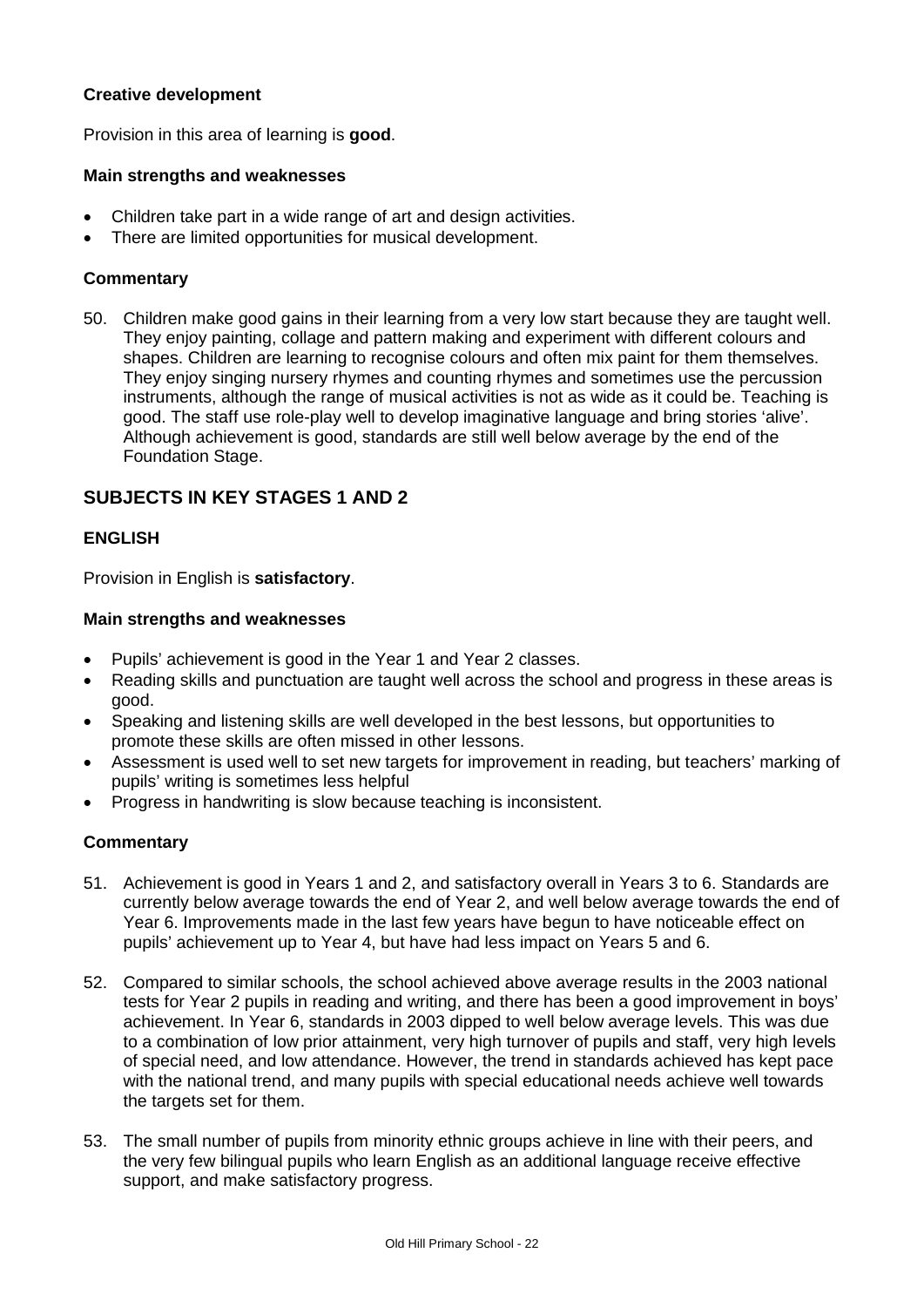- 54. The quality of teaching is satisfactory overall and some very good teaching was seen in both key stages. This was characterised by the teacher sharing clear learning outcomes with pupils so they were able to evaluate their learning. This was exemplified in a Year 3 lesson when the teacher challenged the pupils to understand the meaning of alliteration and be able to write three illustrative lines themselves by the end of the lesson. She then assessed through question and answer the pupils' prior understanding of alliteration to ensure work was well matched to their attainment. In a very good Year 2 lesson, links between parts of the lesson were used effectively to promote learning. The teacher's use of open-ended questions in the shared reading session ensured the children had a good understanding of the 'Winnie the Witch' story they were reading. Their speaking and listening skills were extended further in paired discussion to encourage them to use full sentences when making a plan of the story in groups. A quick reminder of the use of appropriate punctuation ensured pupils were able to understand the relevance of the skills taught in the various parts of the lesson and consolidate and develop them in a meaningful and interesting way.
- 55. In less effective lessons, learning objectives are not shared clearly with pupils and skills are often taught in isolation rather than for a purpose. Hence, pupils are unclear in such lessons about what they are learning and have limited opportunities to develop skills in a meaningful way. Opportunities for the development of speaking and listening skills are missed in such lessons due to a lack of collaborative work and the over-use of questions requiring only a oneword answer by the teacher. Handwriting is variable due to the lack of a consistent approach to the teaching and development of a joined and legible script. Teachers' marking of pupils' completed work, whilst generally positive, sometimes gives insufficient guidance for them on how to improve their writing. Reading and punctuation are taught well because there is a clear focus on these areas and assessment is used well to target specific weaknesses such as how pupils interpret what they read for deeper meanings.
- 56. The co-ordinator's leadership and management are satisfactory as there has been satisfactory improvement in provision since the previous inspection, and standards have risen. Test results by Year 2 have shown good improvement over time in reading and writing, and satisfactory improvement in English skills for Year 6 pupils. Only 17 per cent of pupils achieved the level expected for their age in 1997, but in 2003 this figure had risen to 51 per cent. Due to her careful analysis of assessment information, the co-ordinator has helped raised achievement in certain areas such as reading, but development in other areas has been slow.

# **Language and literacy across the curriculum**

57. Satisfactory opportunities are provided for pupils to use language and literacy skills across the curriculum. Teachers' lesson planning ensures that pupils are introduced to a small but worthwhile range of experiences, such as writing instructions for making a clown in design and technology, or chronological writing about a visit to Bournemouth in geography. The lack of sufficient planned provision for encouraging pupils' speaking and listening and handwriting skills is evident across the curriculum.

# **MATHEMATICS**

Provision in mathematics is **satisfactory**.

#### **Main strengths and weaknesses**

- Although standards are well below average towards the end of Year 6, achievement is satisfactory.
- Standards in Year 2 have improved to below average from well below last year, and pupils' achievement is good.
- The staff are enthusiastic in teaching the subject, and keep the pupils' interest.
- Support staff provide good help for pupils with special educational needs, so that they achieve well in lessons.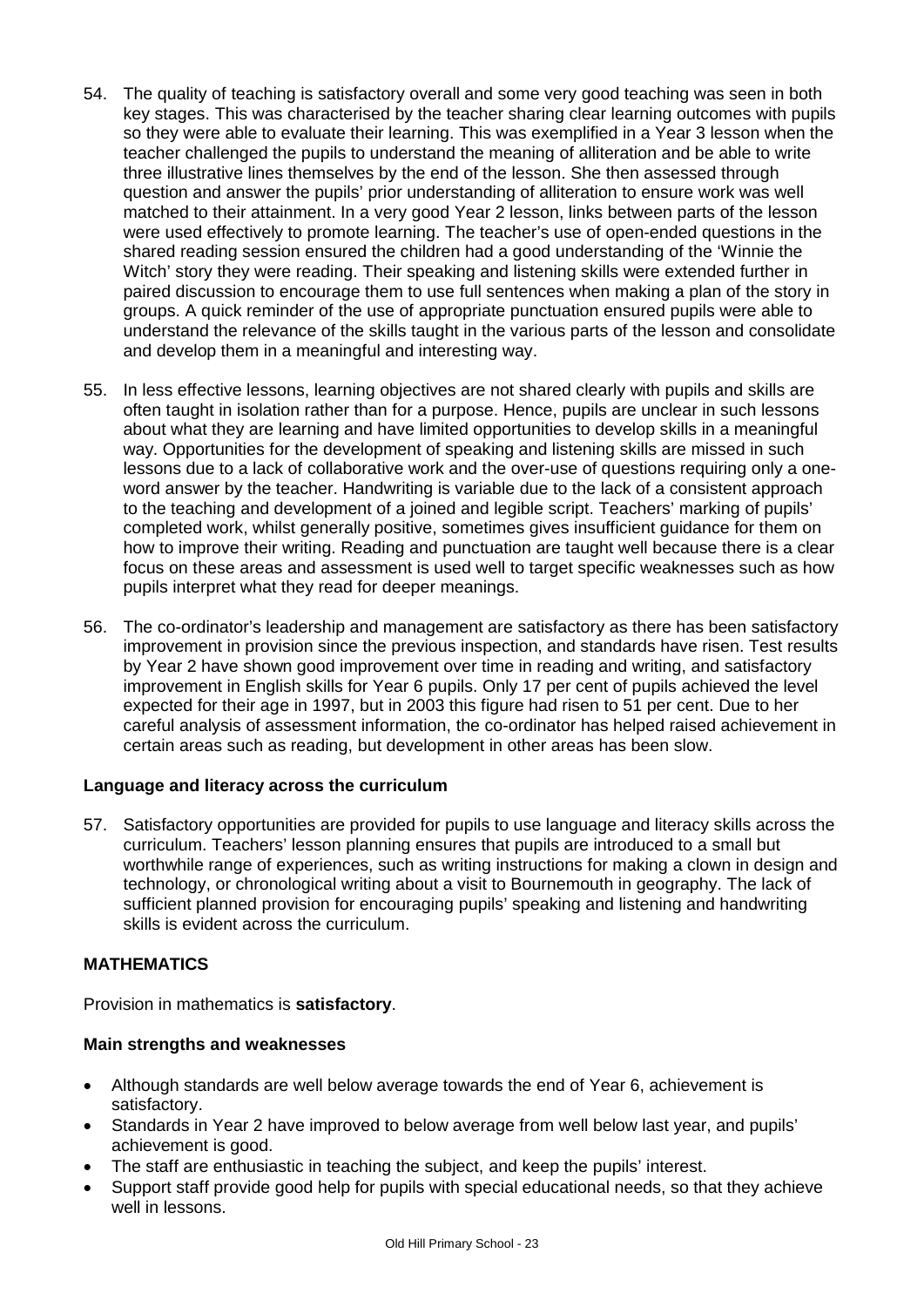- Pupils' work in books is better than their recall of number facts because of the good support they receive in lessons.
- Pupils do best when they have a range of real-life tasks supported by practical equipment and resources, but do not have this type of work often enough.

- 58. Standards in the national tests in 2003 at the end of Year 6 were well below average nationally, and below average when compared with schools in similar circumstances. These results are above those at the last inspection, when only 47 per cent of pupils achieved the expected level or better, compared to 57 per cent in 2003. The results in 2003 had been predicted by the school, and were affected by the high proportion of pupils with special educational needs, the high turnover of pupils, and unforeseen staff changes. Over five years, however, the trend in the school's results is in line with the national rise. This year's Year 6 has over 60 per cent of pupils with special educational needs, and has also had a high turnover of pupils. Attainment is well below average, but pupils' achievement is satisfactory, and improving in their written work. However, whilst a small majority of pupils achieve ageexpected levels, a high proportion achieve levels expected of pupils one or two years younger. Many of these are boys, but boys have averaged higher levels than girls in the last three years. The school's target for national test results is low this year, but this is accurately based on the school's analysis of pupils' attainment.
- 59. The trend in the results in national tests for Year 2 pupils is above the national improvement, and this shows in the current below average attainment but good achievement of Year 3 and 4 pupils. Boys' results have improved very well over the last five years, to be close to the average for boys nationally last year. Girls' results have fluctuated, however, and fell to be well below girls nationally, and below boys in the school, in 2003. Currently, Year 2 pupils are making good progress and achieving well, so that they are on track to attain below expected levels, an improvement on last year.
- 60. The quality of teaching seen was good, reinforced by the quality of work in pupils' books and worksheets. Staff follow the National Numeracy Strategy, adapted effectively in the main to their pupils' needs. In every lesson seen, work was adapted for pupils attaining low levels and those with special needs, and specific support was given by the staff to help these pupils to work on the same topics as their peers at their own level. For example, in a good Year 2 lesson, pupils played a dice game with a partner to generate additions to 20. The teacher and the support assistant worked with lower attaining groups, and enthused them to work quickly, and improve their slow recall of basic number facts. The teacher used practical apparatus well to help her group to handle and visualise the numbers, and combine and count them accurately. Two boys working independently became very excited as they completed a long list of accurate answers at good speed: this successful activity increased their self-confidence and self-esteem very well.
- 61. The staff are enthusiastic and spur the pupils on to make progress towards their set targets. These are shared effectively with the pupils, and each classroom has teaching information on display for the pupils to refer to, such as how to attempt a variety of computation problems. In a good lesson with Year 4 pupils, the teacher had skilfully displayed information about angles and how to measure the angle of turn on the classroom windows. During the lesson, a number of pupils referred to this to help them complete the set task.
- 62. Too often, however, the staff feel pressured to try to raise standards by concentrating on the completion of number and other problems on paper. This is important, but there was too little evidence of pupils using structured support materials such as counting rods or an abacus. Similarly, whilst there is evidence in their saved work that pupils experience the full range of the curriculum, including shape, space and measures, too much of their work is unrelated to practical tasks that set real-life problems with a mathematical solution. It is clear from the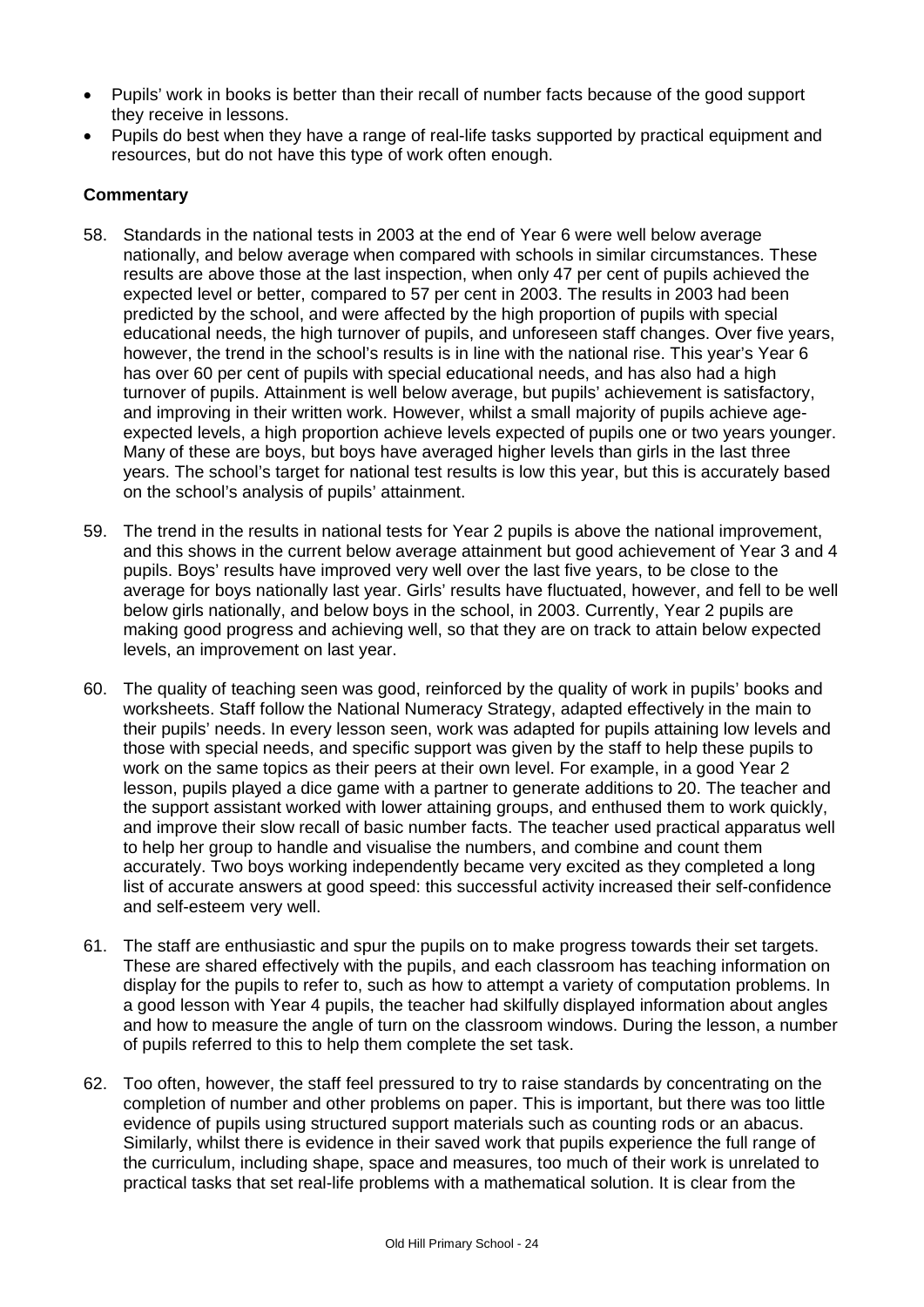examples given that when the pupils had such opportunities, their understanding was greater, and their recall of the mathematical knowledge and its application was more secure.

63. The subject is being temporarily overseen by the headteacher and one of the assistant heads. Plans to raise standards and improve achievement are having some effect, particularly for the younger pupils. Improvements in children's mathematical development the Foundation Stage are also being built on very well in Year 1. The school is becoming involved in a major project with the local authority to improve standards in the subject in Years 5 and 6. It is important that any developments in the subject are founded in ensuring that the pupils understand and can apply their numeracy skills and other knowledge in practical situations. This is because evidence from discussion with the pupils indicates that their learning is more secure when firmly grounded in practical experience. Improvement since the last inspection is satisfactory.

#### **Mathematics across the curriculum**

64. There are some good examples of links with ICT for handling data and measuring angles, science in presenting information in charts, geography in using co-ordinates to read maps, and history in dealing with dates and timelines. However, the subject is chiefly focused through subject lessons, and there are opportunities to apply numeracy and other mathematical skills in other subjects that are currently not taken.

#### **SCIENCE**

Provision in science is **satisfactory**.

#### **Main strengths and weaknesses**

- Pupils make good gains in their knowledge and understanding of key facts.
- Skills in investigation and experiments are not secure enough by Year 6.
- The work of older pupils is neat and well presented.
- Teachers plan lessons that build on pupils' own experiences.

- 65. The standards pupils reach by Year 2 are below average but achievement is good. By Year 6 standards are well below average and achievement is satisfactory. This is mainly due to the very low attainment of pupils in Year 6 when they entered school, the well above average number of pupils with special educational needs and the higher than normal turnover of pupils. Pupils with special educational needs get good support and achieve at the same rate as pupils of the same age. These standards are higher than the results reported at the last inspection, as 73 per cent of pupils achieved at least the expected level in 2003 compared to 45 per cent in 1997.
- 66. The good quality of teaching and learning seen at the last inspection has been maintained overall in Years 1 and 2. Teaching in Years 3 to 6 is not as strong as previously recorded. Teachers in Years 1 and 2 use the good skills pupils develop in the nursery and reception as a starting point to broaden and increase their knowledge and understanding of key scientific facts. Teachers generally plan effective lessons using experiences that help the children understand. For example, pupils in Year 1 discover which materials are waterproof and suitable for clothes on a rainy day. This approach enables pupils, often with lower general ability or with limited experiences, to see the relevance of the work they are doing and relate it to their own background.
- 67. Through Years 3 to 6 there is some variation in how well teachers promote pupils' enquiry skills. Pupils participate in some investigations but they often tend to be teacher-led and do not provide sufficient opportunities for pupils to use their initiative or make decisions. Teachers, particularly of the older children, concentrate on teaching facts which are then recorded neatly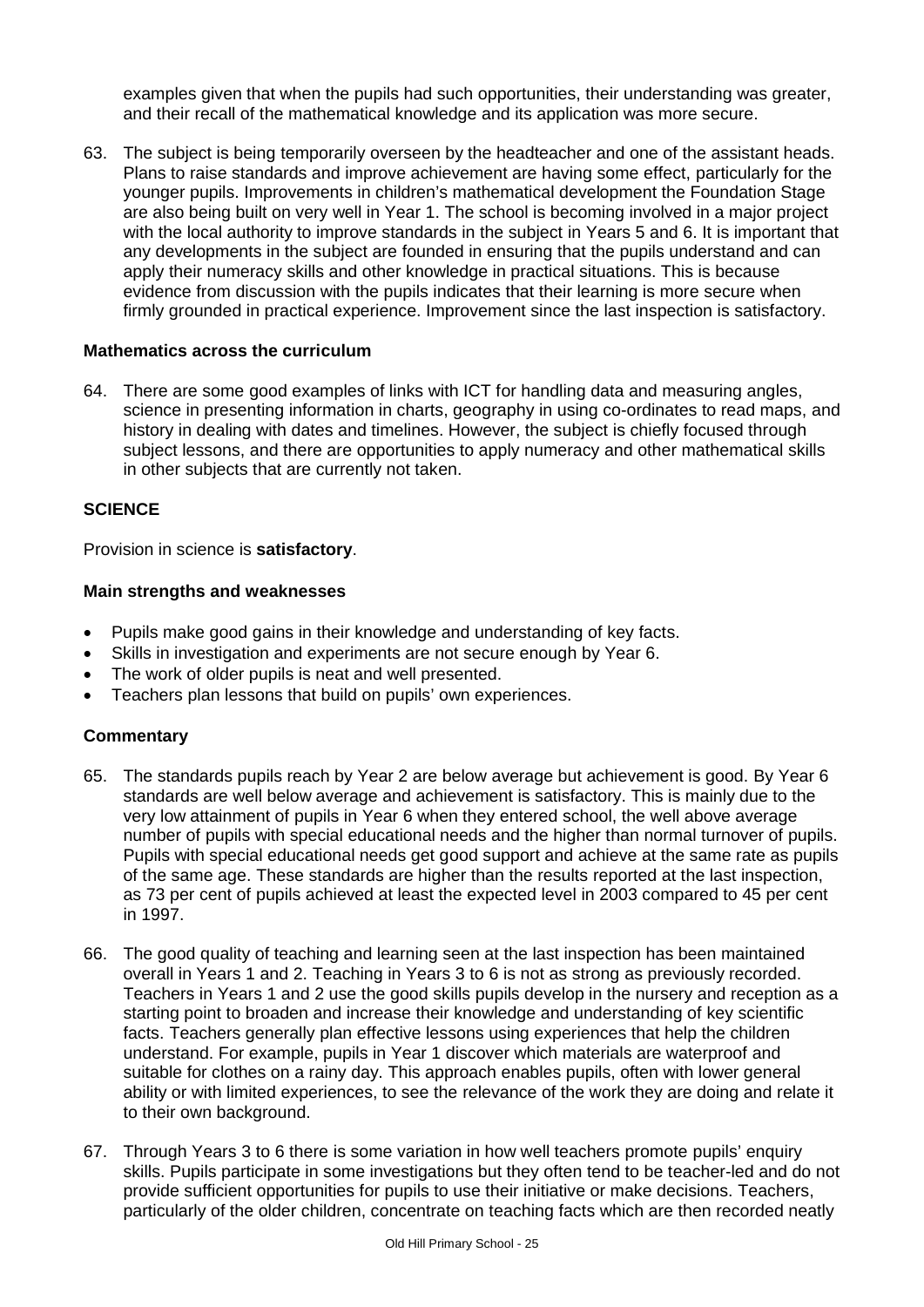in great detail by pupils in their exercise books. Consequently, by the end of Year 6, pupils generally have better factual knowledge than enquiry skills.

68. Teachers make good use of the school's wild garden and pond as a resource to study the habitats of small creatures. Good use is also made of ICT to reinforce pupils' learning. Pupils practise their writing skills often and work is well presented, and they use their numeracy skills when they sometimes record their work in charts. The subject has a temporary co-ordinator at the moment because of frequent staff changes and other pressing priorities. Therefore, the monitoring and evaluation of teaching and learning are not yet thorough enough to establish what works well and what needs to improve. However, improvement since the last inspection has been satisfactory.

#### **INFORMATION AND COMMUNICATION TECHNOLOGY**

Provision in information and communication technology (ICT) is **good**.

#### **Main strengths and weaknesses**

- Standards are above average by the end of Year 2 and close to those expected in the main taught aspects in Year 6.
- Monitoring and assessment are not used effectively enough to identify weaknesses and improve standards further.

- 69. Achievement is very good for Year 1 and 2 pupils, and for Years 3 to 6 it is good. By the end of Year 2 standards are above national averages, and they are average by the end of Year 6.
- 70. Pupils have covered a wide range of work by the end of Year 2, and make good progress in their knowledge, understanding and skills. Pupils use ICT well to handle data about favourite story settings and display this information in a variety of forms including bar and block graphs and pie charts. However, they have few opportunities to investigate imaginary situations or to discuss their experiences of control equipment inside and outside the school.
- 71. By Year 6, pupils have continued to experience a good range of the subject content, for example, producing graphs of their most popular books and to show how shadows change during the day. They have also had experience of using simulations to find out about factors affecting the growth of plants at levels expected for their age, and have learned well how to exchange information and ideas with others in different ways, including e-mail. However, they have had little experience of controlling events in a pre-determined way and sensing physical data using ICT systems.
- 72. Teaching and learning are good overall, and very good teaching was seen in Year 4 where the teacher used resources particularly well to develop pupils' knowledge and understanding of how to program a toy to complete a route. Very effective teaching strategies ensured all pupils were actively engaged in the activity in small groups, allowing ample opportunities to program the toy, discuss their findings and refine the program accordingly. Useful links were forged with mathematics when pupils were asked to estimate angles in degrees and with geography through a consideration of routes. Other good lessons were seen in Year 5 and Year 1, characterised by good progress towards the stated lesson target, good links with other subjects, and effective use of a good range of resources. However, time and resources are not always used effectively to focus the lesson, for example when pupils had to wait for individual instructions instead of receiving them collectively on the overhead screen.
- 73. The newly appointed co-ordinator has attempted to address staff's lack of confidence through an audit of their knowledge and skills and intends to use the findings from this survey to arrange further in-service development. She has organised a computer club that is attended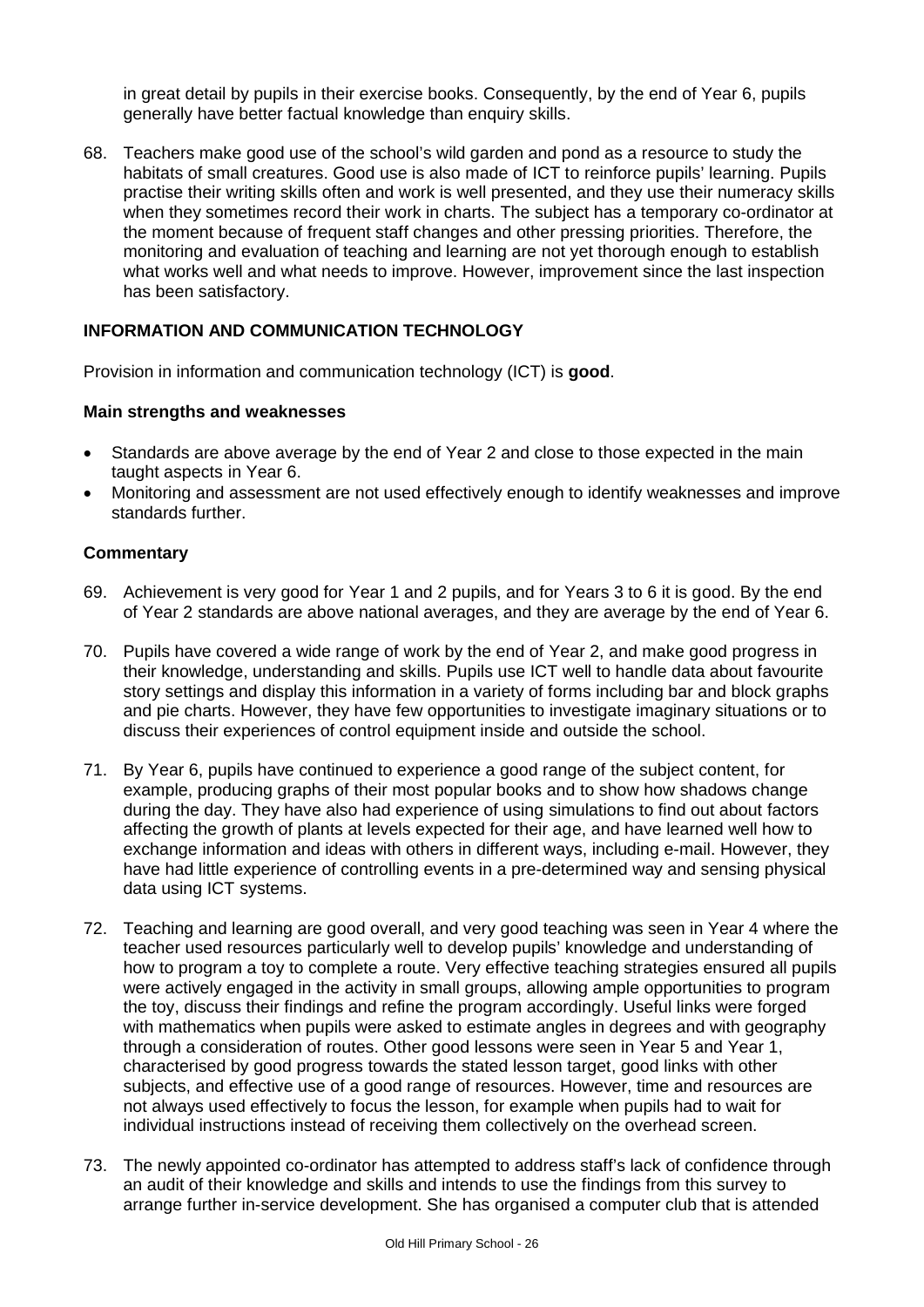by staff and children and has raised interest in the subject well. She has also rightly identified the need to check standards through a more formal system of assessment and recognises her monitoring role needs further development to enable her to diagnose weaknesses, and to support staff in raising standards. In spite of her short time as co-ordinator she has many good ideas to raise standards but her influence has so far been through recommending and providing software. Consequently, her leadership and management are satisfactory.

74. Progress has been good since the previous inspection, as an ICT suite has been developed, a part-time technician employed, suitable software procured and a scheme based on national guidance developed, and staff have undertaken national training.

#### **Information and communication technology across the curriculum**

75. Useful links with mathematics, English, and art are evident in the work of younger pupils in Years 1 and 2. In Years 3 to 6 effective links have been made to science, mathematics, English and geography, but the lack of an overall plan has limited the range and depth of work.

#### **HUMANITIES**

76. No lessons were seen in geography and only one in religious education. It is not therefore possible to make firm overall judgements about provision, standards or the quality of teaching in these subjects.

#### **Geography**

77. The evidence from inspection is that teachers follow the topics detailed in the national guidance. There are good links with other subjects such as ICT and literacy when pupils in Year 4 write letters drawing attention to the improvements needed in the local environment. Years 5 and 6 take part in a residential visit to Bournemouth where they increase their knowledge of England whilst enhancing their social, speaking and listening skills. The school has good links with schools across Europe through exchange visits by teachers between the schools, through the Comenius Project.

#### **History**

Provision for history is **satisfactory**.

#### **Main strengths and weaknesses**

- Pupils' enthusiasm for history is high.
- There were opportunities for independent learning in the lessons seen.
- There are productive links with other subjects.

#### **Commentary**

78. Pupils achieve well from a low start on entry, but reach standards below average levels for their age by the end of Years 2 and 6. Pupils enjoy history and approach their work with enthusiasm. By the age of seven, pupils have an appreciation of the passing of time and how things change. They also begin to develop their enquiry skills effectively. For example, pupils in Year 2 worked in groups to discuss interesting questions they would like to ask about holidays, particularly seaside holidays, in the past. In this way, pupils explore ideas about past times and begin to think through social and technological change. Very good geographical links are being made through locating seaside towns on the map and exploring ways to get there now and in the past.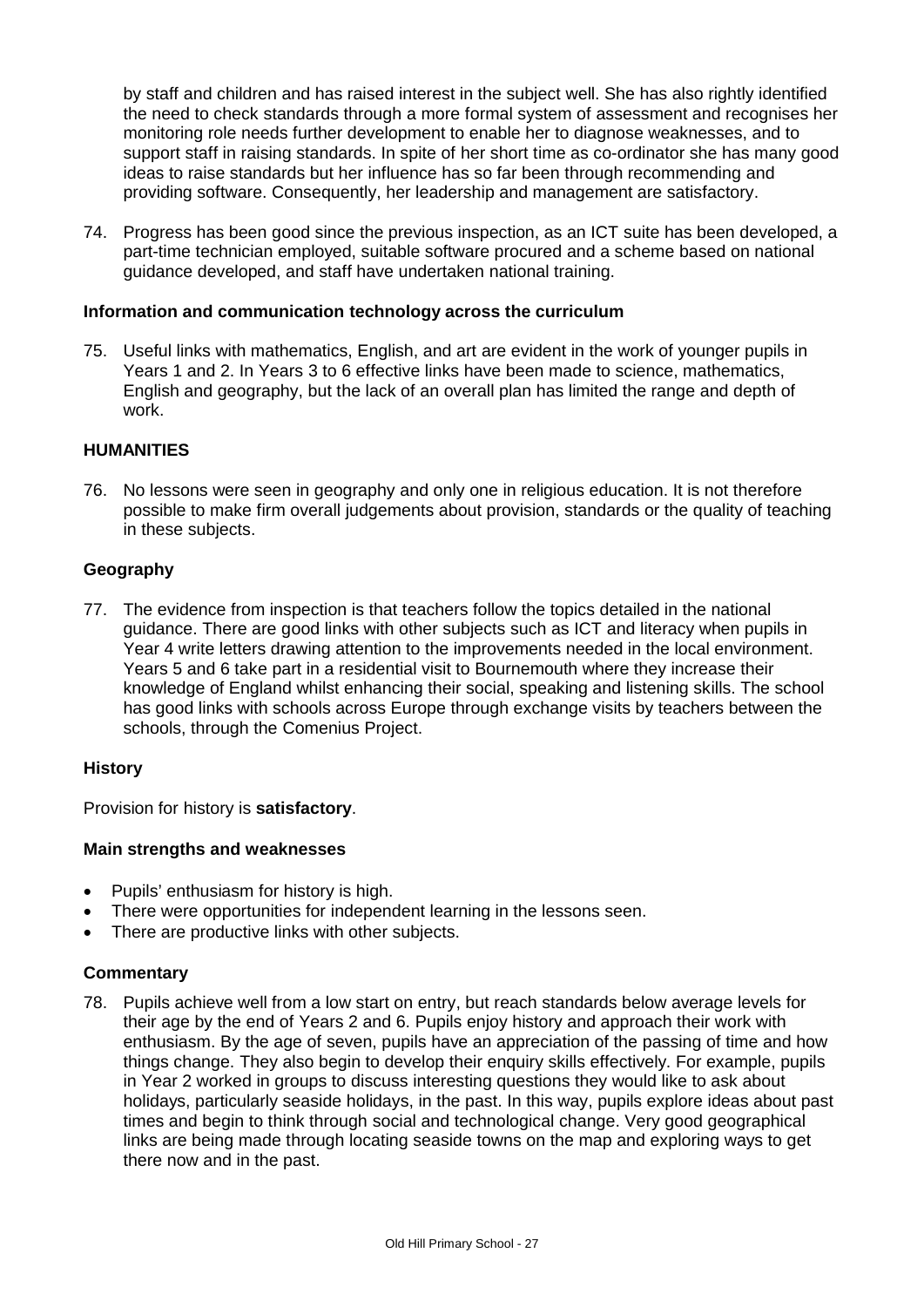- 79. Teaching is good. Teachers plan interesting ways to present historical events as they would have appeared to people at the time. Pupils in Year 6 are fascinated by life in Ancient Egypt and recall detailed facts about customs and rituals. They take on well the role of detectives investigating the life and death of a Pharaoh and respond enthusiastically to the task of researching history books and using sources such as CD-ROMs and the Internet for more information.
- 80. As well as good links with geography and ICT, there are links made with art and citizenship. Teachers are also beginning to exploit the good opportunities for enhancing speaking and listening skills. The school is keen to see the subject develop. To this end the school is working closely with the other two schools in their group to share expertise and resources. A good example of this was when all the schools joined together for a 'Viking Day' and enjoyed a visit from an 'ancient member of that race'.

# **Religious education**

Provision for religious education is **good**.

#### **Main strengths and weaknesses**

- Pupils make good progress across the school.
- Teaching in the one lesson seen was good.
- The subject is well led.

#### **Commentary**

- 81. Pupils achieve well, and reach levels close to those expected in the locally agreed syllabus. Examination of teachers' planning and discussion with pupils indicate that the school is correctly following the locally agreed syllabus. The fundamental principle of acknowledging people have different faiths, all of which merit respect, is an important overriding element of teaching and learning. This contributes well to the school's ethos of living in a harmonious multi-faith society.
- 82. In the one lesson seen, pupils in Year 2 knew that Buddha was the founder of the Buddhist religion. They discussed suitable rules for living with others that they think Buddha would want his followers to practise. Pupils made good use of this discussion to reflect on attitudes and rules relevant to their own behaviour and personal development.
- 83. Pupils in Year 6 are familiar with the major religions of the world with sufficient emphasis on Christianity. They compare similarities and differences between places of worship, sacred books, and birth and death rituals. Pupils appreciate the advantage of hearing information at first hand from members of their class and show a mature attitude when they discuss difficult questions.
- 84. The co-ordinator has good overview of the progress of the subject, and leads well. The quality of provision in the subject has been maintained since the last inspection, and improvements have been made in the development of pupils' personal reflection on their own attitudes, values and beliefs.

# **CREATIVE, AESTHETIC, PRACTICAL AND PHYSICAL SUBJECTS**

85. Design and technology, music and physical education were sampled. Three partial lessons were seen in design and technology, one lesson and two singing sessions in music, with specialist woodwind tuition from a peripatetic teacher, and one lesson was observed in physical education, with short observations of other lessons and outdoor activities.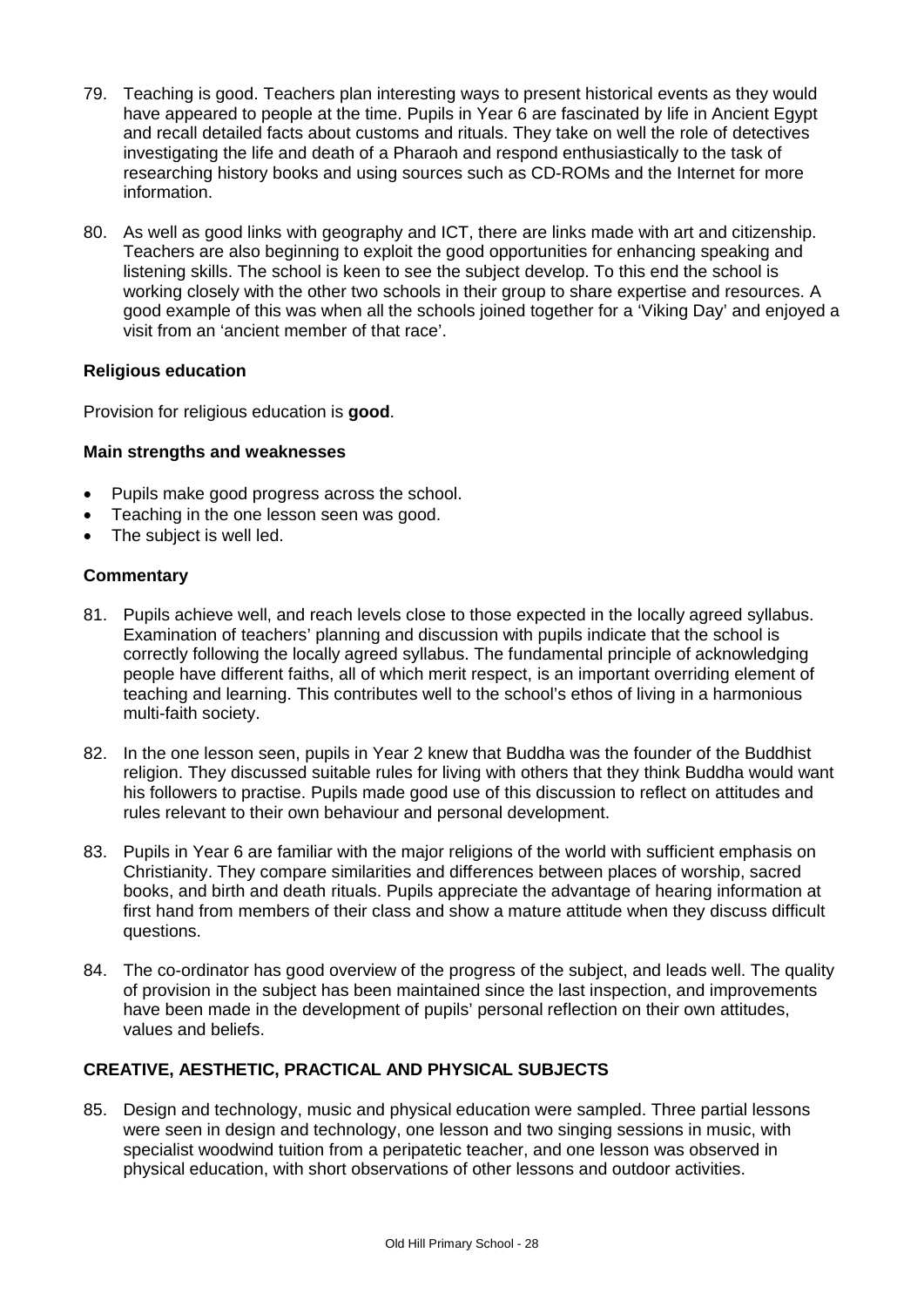# **Art and design**

Overall provision is **good**.

#### **Main strengths and weaknesses**

- There is a good concentration on the subject throughout the school.
- The staff transmit their enthusiasm to the pupils, who develop good attitudes to their work.
- The co-ordinator keeps a good overview of the development of the subject.

#### **Commentary**

- 86. Standards are above average overall by the end of Year 2 and Year 6, and achievement is good.
- 87. Teaching and learning are good. In a Year 1 lesson, the teacher's good explanation of the skills involved in observational drawing and interesting choice of plants focused the lesson well and enabled the pupils to develop their use of line and tone in their drawings. The work built well on previous lessons where pupils had noted the shapes in flowers and had reproduced these to good effect. Considering the shapes within plants extended this work and some useful links with science were developed when one child noticed the pattern in veins, which led to a discussion of their purpose. This work engaged pupils because the teacher was so enthusiastic, and enabled them to develop and explore ideas of line and tone well in their observational drawings.
- 88. In a Year 6 lesson, the teaching assistant worked effectively, engaging a group of pupils with special educational needs in designing paddle dolls. This work was linked to history where pupils were studying Ancient Egypt. The teaching assistant prepared the lesson well by making an example in advance of the lesson to show the children and hence shared the expectations for the lesson with them in a meaningful and engaging way. Her careful explanation and questioning enabled the children to have a good understanding and overview of the design process and hence they were well prepared to embark on designing paddle dolls themselves with good attention to pattern and detail.
- 89. Leadership and management are good as the good standards seen in the previous inspection have been maintained through the subject leader's vision and enthusiasm for the subject. Pupils frequently take part in competitions with success, and there is a planned scheme of work with a whole-school approach to developing links with other subjects. The subject is monitored well and the co-ordinator has a good strategic vision for the subject and rightly plans to extend extra-curricular opportunities with a view to attaining Artsmark status for the school.

#### **Design and technology**

- 90. The evidence from inspection is that standards are above average in Year 2 and Year 6 and pupils' achievement is good. Teaching and learning in the parts of lessons seen were good in both key stages.
- 91. In a good Year 1 lesson, the teacher made effective use of resources and teaching methods to prepare pupils to design and make a vegetable salad. Her careful questioning enabled pupils to develop their observational skills and an appreciation of the appearance of vegetables as a prelude to considering their use and effect in a salad dish. In Years 5 and 6 good exposition and support enabled pupils to develop the skills necessary to make waterproof containers, and slippers. Resources and techniques are chosen with care to ensure sufficient attention is given to the appearance of the finished products.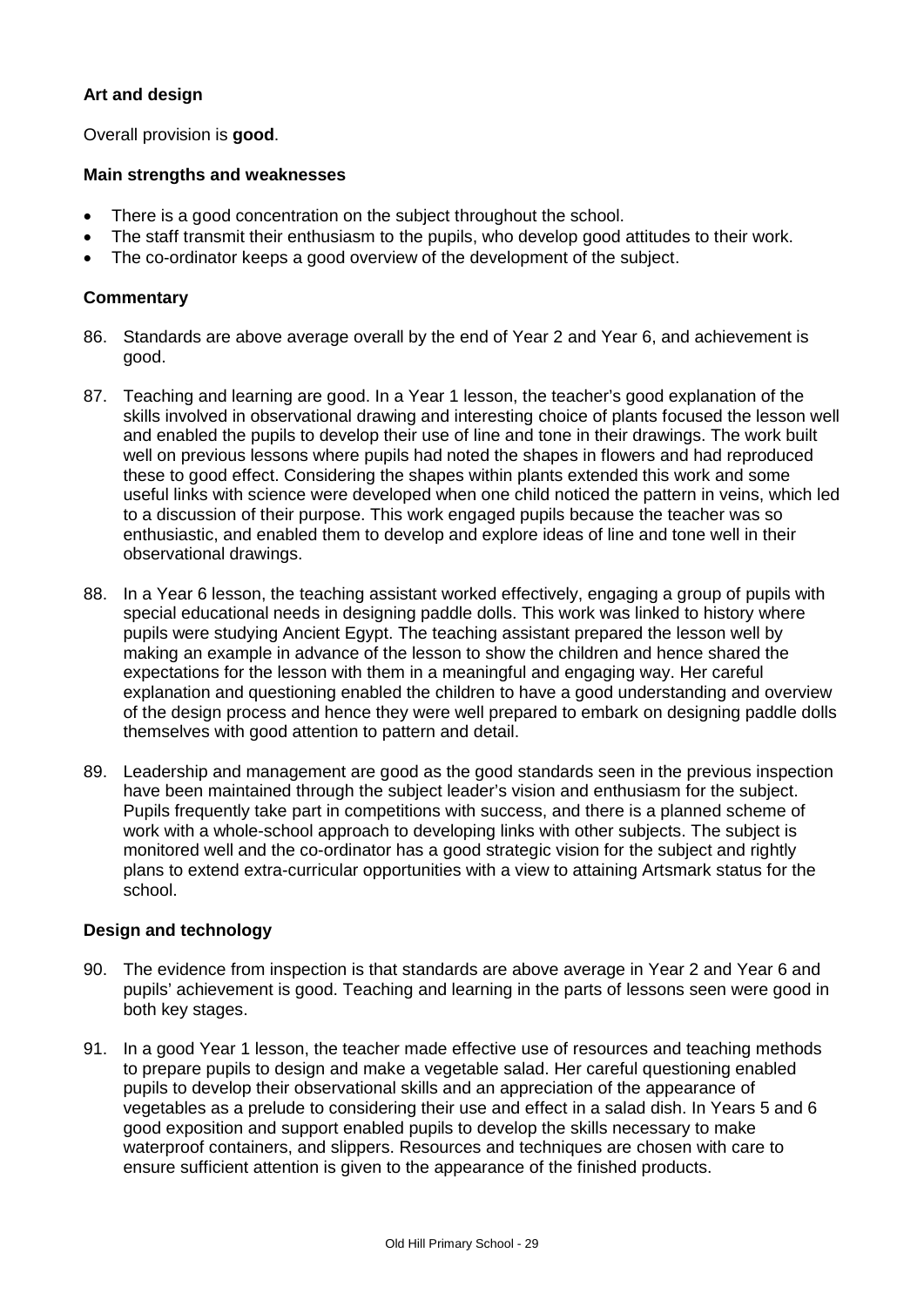### **Music**

- 92. The subject has a place in the curriculum, but it appears to be less prominent than at the last inspection. Caution is required in making judgements, however, as less evidence was collected in this inspection than the last. The school organises concerts and holds services in the local church where parents say that the singing is good. However, none of this was observed.
- 93. Two singing practices were observed in the hall. Pupils in Years 1 to 3 sat together in the hall to practise a number of songs and hymns. The session was uncomfortably managed by the staff, as there was no clear lead staff member for the pupils, and the continuity of the practice was regularly interrupted by one teacher speaking across another. There was little concentration on the skills of singing, as the main point seemed to be to remember the words. However, the singing was generally lively, with staff providing a satisfactory model. In the equivalent practice for Years 4 to 6 pupils, the pupils were reminded to breathe deeply, and hold a longer note at the end of a line, read from the overhead projector. However, the standard of singing was below that expected for the ages of the pupils, and there was no comment from staff when pupils consistently missed the first word, or did not reach the high notes effectively.
- 94. In the satisfactory lesson seen, Year 4 pupils made reasonable progress in listening to and responding to recorded music. By carefully focused questioning, the teacher drew a reasonable range of comments from the pupils after hearing three contrasting pieces from 'Cinderella'. She gave them good opportunities to discuss their feelings in pairs, although their responses were generally lacking in imagination. The pupils' levels of musical understanding and response were below those generally seen for their age. Year 3 pupils have good opportunities to learn to play the recorder, and the specialist teacher enterprisingly allows each pupil to compose and play their own piece using the three notes they have so far learned. A few pupils also learn to play clarinet or flute, and those observed made satisfactory progress.

#### **Physical education**

- 95. The headteacher is keen to promote the subject further, and has successfully bid alongside the other two partnership primary schools for a fenced sports area to be built this summer in part of the playground. The school has no sports field, and the playground is oddly shaped, with part of it sloping quite steeply, so this new area should be very useful. An effective development that has some impact on a number of pupils' games skills and fitness has been the introduction of sports equipment and games at lunchtime.
- 96. Provision in the subject is unsatisfactory as swimming is not offered, though it is a statutory requirement. This was noted at the last inspection, and is explained partly by the school historically having no delegated transport funding as it is just under one mile from the nearest swimming baths. The headteacher also feels that it would be difficult to achieve the one adult to every eight pupils ratio to guarantee safety on the walk to the baths, crossing a number of main roads. However, active plans are now being developed in liaison with the linked schools to address the situation, with a view to providing swimming in the next academic year.
- 97. Year 6 pupils worked with a cricket coach from the local authority team to develop stamina, and throwing, catching and hitting skills. Year 3 pupils practised foot skills, but the lesson was not well enough organised for them to make sufficient progress. Year 5 pupils took part vigorously in a game of skittle ball in the hall, led by a very enthusiastic teacher. She praised them, helping them to evaluate what they had learned, but missed the opportunity to allow them to contribute their own views.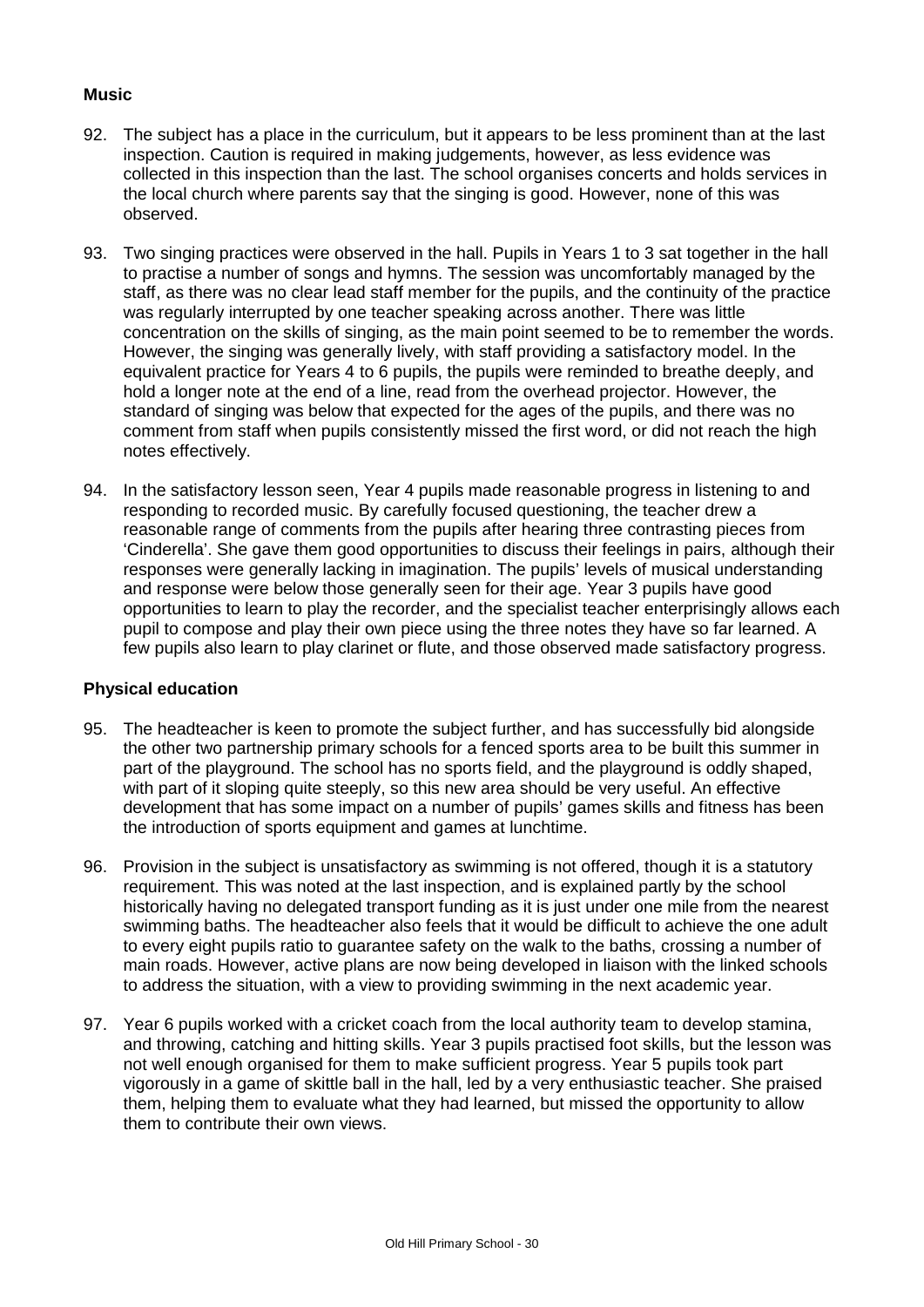# **PERSONAL, SOCIAL AND HEALTH EDUCATION AND CITIZENSHIP**

98. The provision for personal social and health education and citizenship is good. Lessons have a positive impact on pupils' development. Teachers have a strong awareness of pupils' problems and the neighbourhoods in which they live. They therefore place a strong emphasis on correct behaviour. The breakfast club teaches pupils how to sit at a table and eat sensibly. Teachers' planning is sound and supported by school policies such as drugs awareness and anti-racist policies.